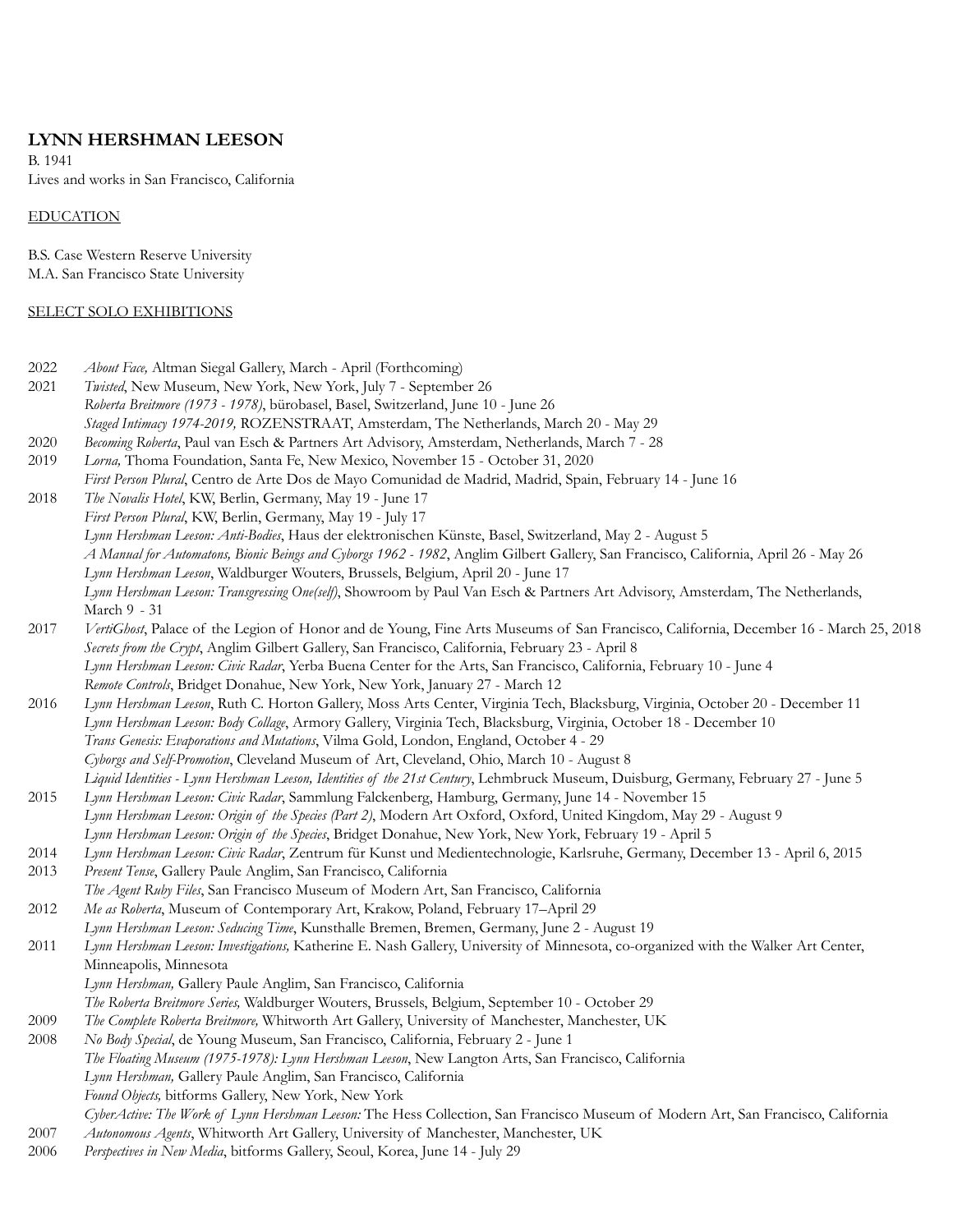2005 *Hershmanlandia: The Art and Films of Lynn Hershman Leeson*, Henry Art Gallery, University of Washington, Seattle, Washington, September 5 - January 29, 2006 *Selected Works: 1974-2005*, bitforms Gallery, New York, New York, December 10 - January 14, 2006 *Lynn* Hershman, Gallery Paule Anglim, San Francisco, California 2004 *Lynn Hershman,* bitforms Gallery, New York, New York 2002 *Lynn Hershaman,* Gallery Paule Anglim,. San Francisco, California 2001 *Masquerades,* University of Virginia Museum of Art, Charlottesville, Virginia *Lynn Hershman: Media & Identity*, Sweeney Art Gallery, University of California, Riverside, California 2000 Sweeney Gallery, University of California, Riverside, California Filmhaus, Koln, Germany, October 12 - 30 *Retrospective*, *Tribute*, Feminale, Koln Germany, October 12 - 14 1999 Art Electronica, Winner Golden Nica, September 12, Linz, Austria *Tribute and Retrospective*, The Kitchen Center for Video and Music, New York, March-April *Digital Pioneers*, Museum of Modern Art, New York, April Robert Koch Gallery, San Francisco, California Paule Anglim Gallery, San Francisco, California 1998 *New Works*, Gallery 16, San Francisco, CA, September 17 - October 30 1997 *Videoverk van Lynn Hershman*, Stelling Gallery, Leiden, Netherlands, June 21 1996 *Lynn Hershman: Captured Bodies of Resistance,* Retrospective, Ujazdów Castle, Centre for Contemporary Art, Warsaw, Poland; Leon Wyczolkowski Regional Museum, Bydgosz, May 10 - June 5 *Silence Elles*, Montreal, Canada *Treasures & Visions,* Kunsthaus Graz, Graz, Austria, June - September. *Lynn Hershman: Neue Photo's und Videoskulpturen,* Lutz Teutloff Gallery, Cologne, Germany 1995 *Room of One's Own,* Contemporary Art Center, Cincinnati, Ohio, November 29 - January 13 *Virtually Yours*, Retrospective of Lynn Hershman, National Gallery of Canada, Ottawa, Canada, May 4 - July 3 *America's Finest,* Paule Anglim Gallery, San Francisco, California, June 8 – July 2 *Paranoid Mirror,* Seattle Art Museum, Seattle, Washington, August 4 -December 1. 1994 *Lynn Hershman,* Richard L. Nelson Gallery and Fine Art Collection, University of California, Davis, CA. April 10 - May 20 *Room of One's Own,* Contemporary Art Center, Cincinnati, Ohio, November 29 - January 13 *Electronic Diary,* Artists Space, New York, November 20 - December 20 1993 *The Electronic I,* Seattle Art Museum , Seattle, September 29 1992 *Lynn Hershman.* Centre International de Création Vidéo, Montbéliard Belfort, France. 1991 *Lynn Hershman Retrospective.* Institute of Contemporary Art, London, England *Deep Contact,* International Center of Photography, New York *Deep Contact: Video Lynn Hershman*, Video Galleriet, Huset, Copenhagen *Video Viewpoints: Lynn Hershman*, Museum of Modern Art, New York 1990 *Lynn Hershman: Photographs Never Lie*, Robert Koch Gallery, San Francisco, California 1989 *Electronic Diary,* Palais de Tokyo, Paris *The Electronic Diary,* Los Angeles Center for Photographic Studies. 1988 *Lynn Hershman: Hero Sandwiches*. Intersection for the Arts, San Francisco *Video Art: Lynn Hershman,* Oakland Museum, Oakland, California *Hero Sandwiches*. Grita Insam Gallery, Vienna, Austria 1987 *Lynn Hershman: Hero Sandwiches*. Madison Art Center, Madison, Wisconsin. 1986 *Lorna*. Palazzo Fortuny, Venice, Italy *Lynn Hershman/Interactive Art*. LACE/Los Angeles Contemporary Exhibitions, Los Angeles. 1985 *Prisoner of Paradise,* New Langton Arts, San Francisco. 1984 *Lynn Hershman: Hero Sandwiches*. Alternative Museum, New York *Lynn Hershman: An Installation of Lorna/The First Interactive Laser Artdisk*. Fuller Goldeen Gallery, San Francisco. *Prisoner of Paradise*. Santa Barbara Museum of Art and The Santa Barbara Contemporary Arts Forum as part of the 1984 Olympic Arts Festival 1983 *Hero Sandwiches*. Arvada Arts Center, Arvada, Colorado 1982 *Lynn Hershman,* Gallery One, San Jose State University, San Jose, California 1981 *Hero Sandwiches,* Annina Nosei Gallery, New York 1980 *One Story Building,* Portland Center for the Visual Arts, Portland *Lynn Hershman*, Musée d'art moderne, Nice 1978 *Lynn Hershman's New Works*, Gallery Paula Anglim, San Francisco. *Roberta's Exorcism*. Palazzo dei Diamante, Ferrara, Italy *Lynn Hershman Is Not Roberta Breitmore, Roberta Breitmore Is Not Lynn Hershman,* M. H. de Young Memorial Museum, San Francisco, California 1976 *Lynn Hershman: 25 Windows.* Bonwit Teller, New York. Sponsored by the Institute for Art and Urban Resources. *Selected Past Projects*. The Clocktower, Institute for Art and Urban Resources, New York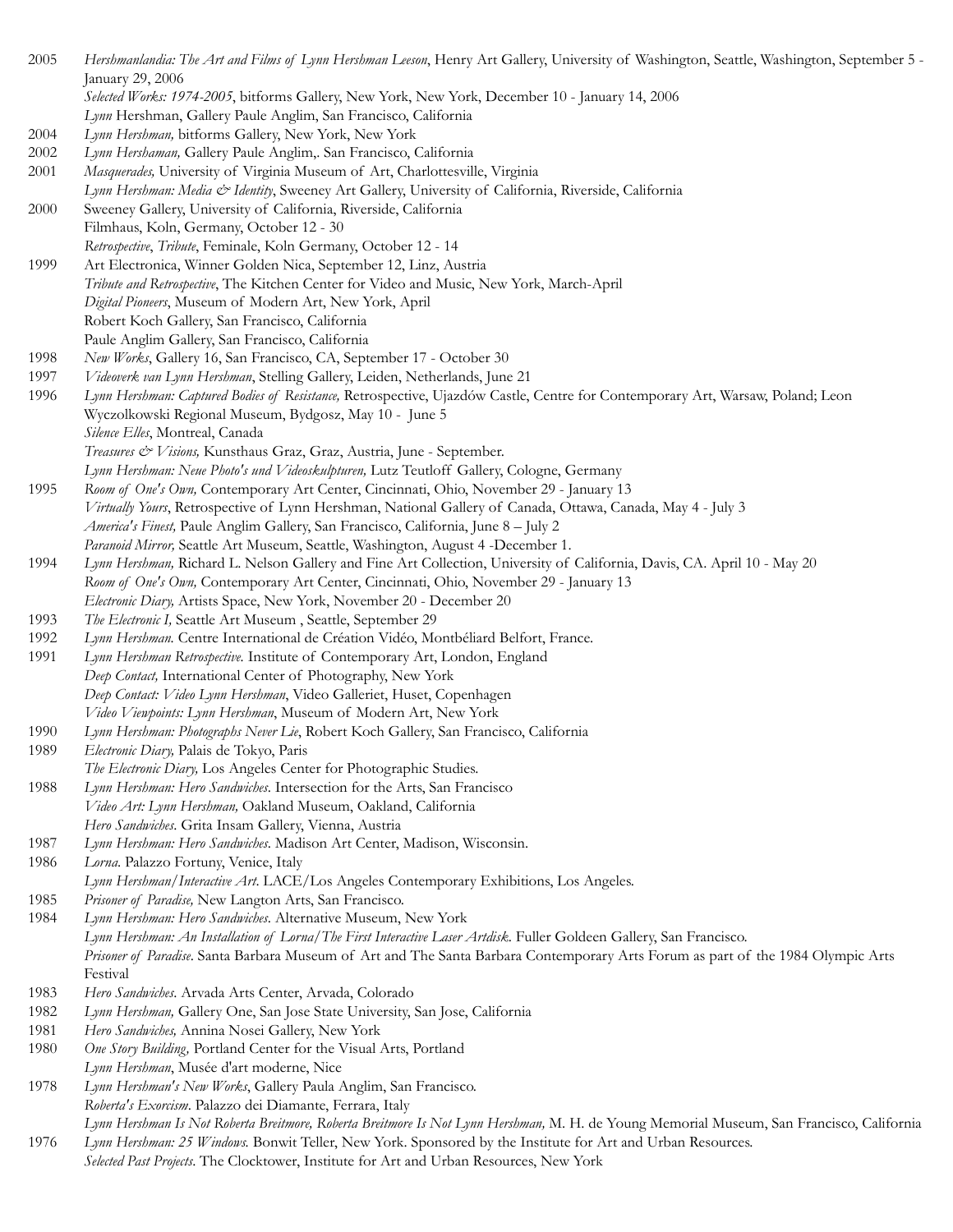*Lynn Hershman.* Linda Ferris Gallery, Seattle, Washington

- 1975 *Lynn Hershman*. Stefanotty Gallery, New York *Lady Luck: A Double Portrait of Las Vegas*. The Personification of Myth. Circus Casino and Spa, Las Vegas, Nevada *Forming a Sculpture/Drama in Manhattan*. YWCA, Chelsea Hotel and Plaza Hotel, New York *Re: Forming Familiar Environments. Home of Eleanor and Francis Ford Coppola,* San Francisco
- 1974 *Lynn Hershman: New Work*. Galeria Smith Anderson, Palo Alto, California *Lynn Hershman: Drawings and Sculpture*. William Sawyer Gallery, San Francisco
- 1973 *[Installation]*, Dante Hotel, San Francisco
- *Lynn Hershman: New Work*. Jody Scully Art Gallery, Los Angeles
- 1972 *Lynn Lester Hershman: Mouths and Other Pieces.* De Saisset Art Gallery, University of Santa Clara, Santa Clara, CA *Lynn Hershman: Completed Fragments*. University Art Museum, University of California, Berkeley
- 1970 *Lynn Lester Hershman*. William Sawyer Gallery, San Francisco *Lynn Lester Hershman: Drawings and Collages*. The Graphics Gallery, San Francisco
- 1966 *Adventure of a Line: Drawing Experiences by Lynn Lester Hershman.* Santa Barbara Museum of Art. Santa Barbara, California
- 1965 *Lynn Lester Hershman*. Feingarten Galleries, Los Angeles

## SELECT GROUP EXHIBITIONS

2022 *Art Basel,* Basel, Switzerland, June 2022

*La Biennale di Venezia 2022, 59th International Art Exhibition: The Milk of Dreams*, Venice, Italy, April 23 - November 27 *Future Bodies From A Recent Past — Sculpture, Technology, And The Body Since The 1950s*, Museum Brandhorst, Munich, Germany, June 2, 2022 - January 2023 *Speculative Portraits,* SFMOMA, San Francisco, California, April 9 - September 5

- *Orlando,* guest curated by Tilda Swinton, Fotomuseum Winterthur, Switzerland, February 26 May 29, 2022
- 2021 *Writing the History of the Future,* Signature Works of the Singular ZKM Media Art Collection, Gwangju Museum of Art, Gwangju, Korea, December 17 - April 3, 2022

*Orlando,* guest curated by Tilda Swinton, The Princeton University Art Museum, Princeton, New Jersey, December 11 - January 23, 2022

*Smart to the Core: Medium / Image,* The Smart Museum, The University of Chicago, Chicago, Illinois, September 23 - December 12

*Wunderkammer 3 – DNArt,* Esbjerg Museum, Esbjerg, Denmark, April 21 – January, 16, 2022

*Code of Arms*, Gazelli Art House, London, UK, November 192021 - January 15 2022

*Staying With the Trouble,* Tufts University, Aidekman Arts Center / Medford Campus, Medford, Massachusetts, August 30 - December 5 *New Time, Art and Feminisms in the 21st Century*, UC Berkeley Art Museum and Pacific Film Archive, Berkeley, California, August 25 - January 30, 2022

*Send Me an Image: From Postcards to Social Media*, C/O Berlin, Berlin, Germany, March 27 - September 2

*Minds Rising, Spirits Tuning: 13th Gwangju Biennale*, Gwangju, Korea, February 26 - May 9 *Chengdu Biennale,* Tianfu Gallery, March - July, Tai Pai, Taiwan

2020 *Photography Today: Resistant Faces*, Pinakothek Der Moderne, Munich, Germany, November 27 - April 11, 2021

*The Body Electric*, Museum of Art and Design, Miami Dade College, Miami, Florida, November 5 - May 30, 2021

*I Yield My Time. Fuck You!*, Altman Siegel, San Francisco, California, October 29 - December 19

Ice and Fire: A Benefit Exhibition in Three Parts, The Kitchen, New York, New York, October 15 - January 31, 2021

*We Fight to Build a Free World: An Exhibition by Jonathan Horowitz,* Jewish Museum, New York, New York, October 1 - January 24, 2021

*States of Mind: Art in American Democracy* Moody Center for the Arts, Rice University, Houston, Texas, September 19 - December 19

*Art in the Age of Anxiety*, Sharjah Art Foundation, Sharjah, United Arab Emirates, June 26 - September 26

*ecofeminism(s)*, Thomas Erben Gallery, curated by Monika Fabijanska, New York, New York, June 19 - September 26

*do it (home)*, online exhibition curated by Hans Ulrich Obrist, produced by Independent Curators International (ICI), Serpentine Gallery, London, United Kingdom, <https://artsandculture.google.com/project/do-it>

*How Can We Think of Art at a Time Like This? An Online Exhibition*, co-curated by Barbara Pollack and Anne Verhallen, [https://artatatimelikethis.com/,](https://artatatimelikethis.com/) March 16 - ongoing

*Retail Apocalypse*, gta exhibitions, ETH Zurich Hönggerberg, February 26 – May 15

*Uncanny Valley: Being Human in the Age of AI,* de Young Museum, San Francisco, California February 22 - June 26, 2021

 *The Question of Intelligence - AI and the Future of Humanity,* Anna-Maria and Stephen Kellen Gallery, The New School, Parsons, New York, New York, February 7 - April 8

 *Orlando*, guest curated by Tilda Swinton, McEvoy Foundation for the Arts, San Francisco, California, February 7 - May 20 2019 *The Assembled Human,* Museum Folkwang, Essen, Germany, November 8 - March 15, 2020 *Anozero Bienal de Coimbra*, Third Edition, Coimbra, Portugal, November 2 - December 29

*The Sound of One Computer Thinking*, IMPAKT, Utrecht, Netherlands, October 25 - December 1

*The Body Electric,* Yerba Buena Center for the Arts, San Francisco, California, September 6 - January 26, 2020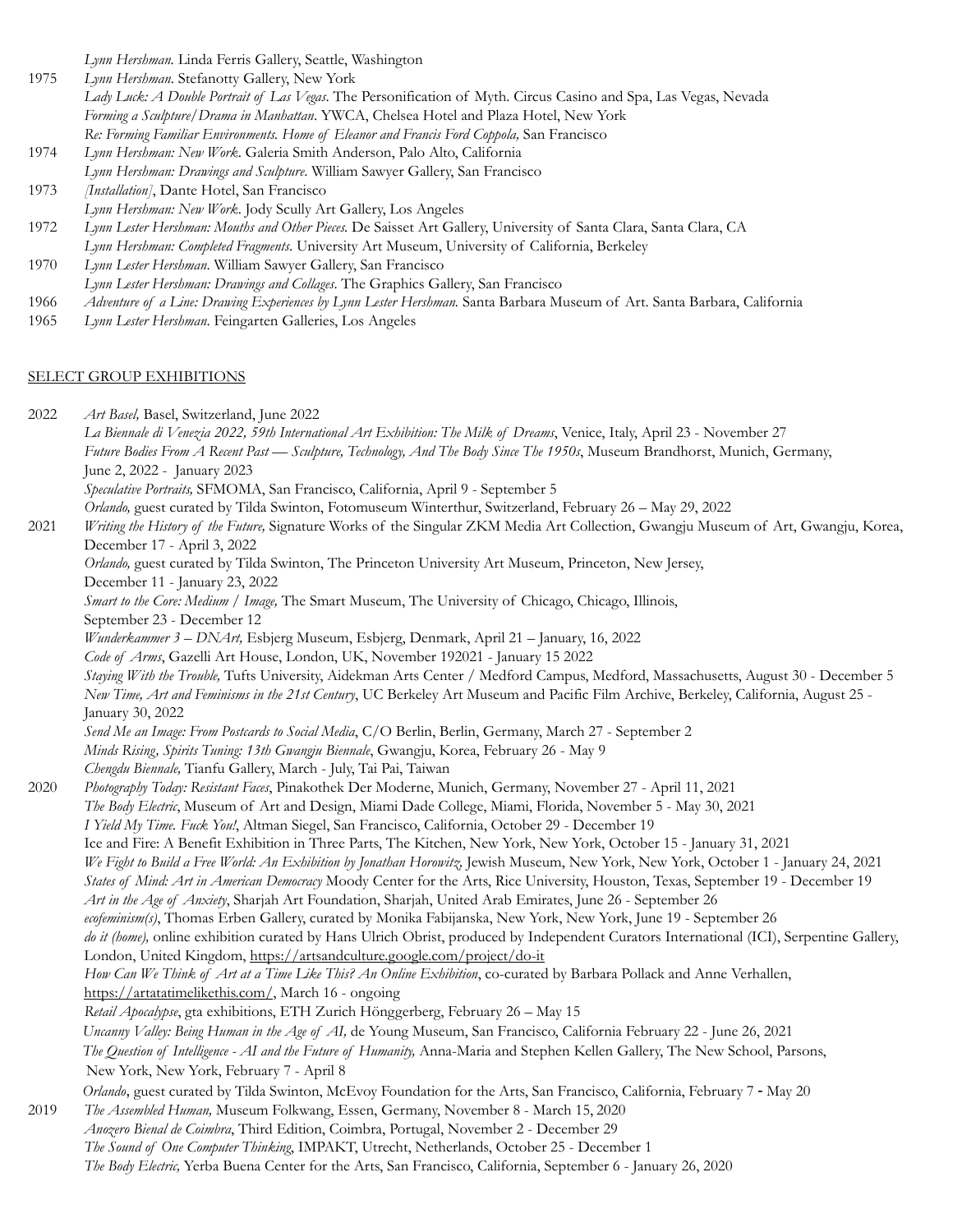How We Live: Selections from the Marc & Livia Straus Family Collection, Part II, Hudson Valley MOCA, Peekskill, New York October 12 – July 19, 2020

*D3US EX M4CH1NA - Art and Artificial Intelligence*, LABoral, Centro de Arte y Creación Industrial, Gijón, Spain, November 22 - May 16, 2020

*Manual Over Ride*, The Shed, New York, New York, November 13 - January 2020

*iwillmedievalfutureyou1*, Art Sonje Center, Seoul, Korea, September 18 - November 17

*Orlando*, guest curated by Tilda Swinton, Literaturhaus, Munich, Germany, August 11 - December 1

*POSTCENTRAL,* NOME, Berlin, Germany, June 21 - July 26

*Uncanny Values: Artificial Intelligence & You*, MAK - Museum für angewandte Kunst, Vienna, Austria, May 29 - October 6

*Orlando*, guest curated by Tilda Swinton, Aperture Foundation, New York, New York, May 24 - July 11

*Surrogates*, Kayne Griffin and Corcoran, Los Angeles, California, May 11 - July 6

*Frederick Weston: Happening*, Gordon Robichaux, New York, New York, April 28 - June 16

*The Body Electric*, Walker Art Center, Minneapolis, Minnesota, March 30 - July 21

*Last Night I Wore A Costume*, LX Arts, New York, New York, March 29 - May 29

*Cybernetic Consciousness*, Itaú Cultural, São Paulo, Brazil, March 27 - May 19

*Writing The History of the Future*, ZKM, Karlsruhe, Germany, February 23 - ongoing

*Passer-by*, Lafayette Anticipations, Paris, France, February 21 - April 28

*Producing Futures - An Exhibition on Post-Cyber-Feminisms*, Migros Museum für Gegenwartkunst, Zurich, Switzerland, February 16 - May 5

2018 *The 6th Annual Guangzhou Triennial*, Guangdong Museum of Art, Guangzhou, China, December 12 - March 10, 2019

*Architecture Effects*, Guggenheim Museum Bilbao, Bilbao, Spain, December 5 - April 28, 2019

*Munchmuseet on the Move: Sarah Eliassen, 'The Feedback Loop'*, Munch Museum, Oslo, Norway, November 30 - December 16

*West By Midwest: Geographies of Art and Kinship*, Museum of Contemporary Art, Chicago, Illinois, November 17 - January 27, 2019

*Scripted Reality: The Life and Art of Television*, Museo Jumex, Mexico City, Mexico, November 15 - March 24, 2019

*Signal or Noise / The Photographic II*, S.M.A.K., Museum for Contemporary Art, Gent, Belgium, November 10, 2018 - February 10, 2019 *Atelier E.B.: Passer-by*, Serpentine Sackler Gallery, London, United Kingdom, October 3 - January 6, 2019

*Programmed: Rules, Codes and Choreographies in Art, 1965-2018*, The Whitney Museum of American Art, New York, New York, September 28 -

April 14, 2019

*Knock Knock: Humour in Contemporary Art,* South London Gallery, London, United Kingdom, September 22 - November 18 *The Un-heroic Act: Representations of Rape in Contemporary Women's Art in the U.S.*, John Jay College of Criminal Justice, Shiva Gallery, New York, New York, September 4 - November 2

*DRAG: Self-portraits and Body Politics*, HENI Project Space, Hayward Gallery, London, United Kingdom, August 22 - October 14 *UNCONSCIOUS RATIONALE: Artists Amend Reality*, Anglim Gilbert Gallery, San Francisco, California, July 26 - August 25

*Scenes from the Collection*, The Jewish Museum, New York, New York, July 19 - January 19, 2019

*Pond and Waterfall*, The Gallery, Michael's, Santa Monica, California, July 14 - September 15

*Art in Motion: 100 Masterpieces with and through Media*, Zentrum für Kunst und Medientechnologie, Karlsruhe, Germany, July 13 - February 10, 2019

*iwillmedievalfutureyou6*, Kunsthal Aarhus, Aarhus, Denmark, June 15 - October 14

*1st Riga Biennial of Contemporary Art: Everything Was Forever, Until It Was No More*, Riga, Latvia, June 2 - October 28

*Some of the People, All of the Time*, Brooklyn Museum, Brooklyn, New York, May 24 - July 8

*Objects Like Us* within *The Domestic Plane: New Perspectives on Tabletop Art Objects*, The Aldrich Contemporary Art Museum, Ridgefield, Connecticut, May 20 - January 13, 2019

*Flashes of the Future: The Art of the '68ers or The Power of the Powerless*, Ludwig Forum Aachen, Aachen, Germany, April 20 - August 19 *Cellular World: Cyborg-Human-Avatar-Horror*, Glasgow International, Gallery of Modern Art, Glasgow, Scotland, April 20 - May 7 *Hidden Narratives: Recent Acquisitions of Postwar Art*, Los Angeles County Museum of Art, Los Angeles, California, February 17 - January 6, 2019

*Art in the Age of the Internet, 1989 To Today*, Institute of Contemporary Art Boston, Massachusetts, February 7 - May 20 *Some Things Hidden*, Framer Framed, Amsterdam, Netherlands, January 19 - March 11

2017 *AFFECT ME: Social Media Images in Art*, Kai10 Arthena Foundation, Düsseldorf, Germany, November 11 - March 10, 2018 *Electronic Superhighway*, Museum of Art, Architecture and Technology, Lisbon, Portugal, November 7 - March 19, 2018 *Group Show*, Project Native Informant, London, United Kingdom, November 2 - December 9 *Being Modern: MoMA in Paris*, Foundation Louis Vuitton, Paris, France, October 11 - March 5, 2018 *Making/Breaking the Binary: Women, Art & Technology (1968-85)*, Rosenwald-Wolf Gallery, University of the Arts, Philadelphia, Pennsylvania, October 8 - December 8 *Future Shock*, SITE Santa Fe, New Mexico, October 7 - April 29, 2018 *The Policeman's Beard is Half Constructed: Art in the Age of Artificial Intelligence*, Bonner Kunstverein, Bonn, Germany, September 22 - November 19

*To See or Not to Be*, Kunsthalle Mainz, Mainz, Germany, September 1 - November 19

*Cyberbodies*, Art House Santa Fe, Santa Fe, New Mexico, August 11

*Feedback*, Marlborough Contemporary, New York, New York, July 6 - August 4

*Thanks, It's A Wig*, In Limbo, Brooklyn, New York, March 19 - April 30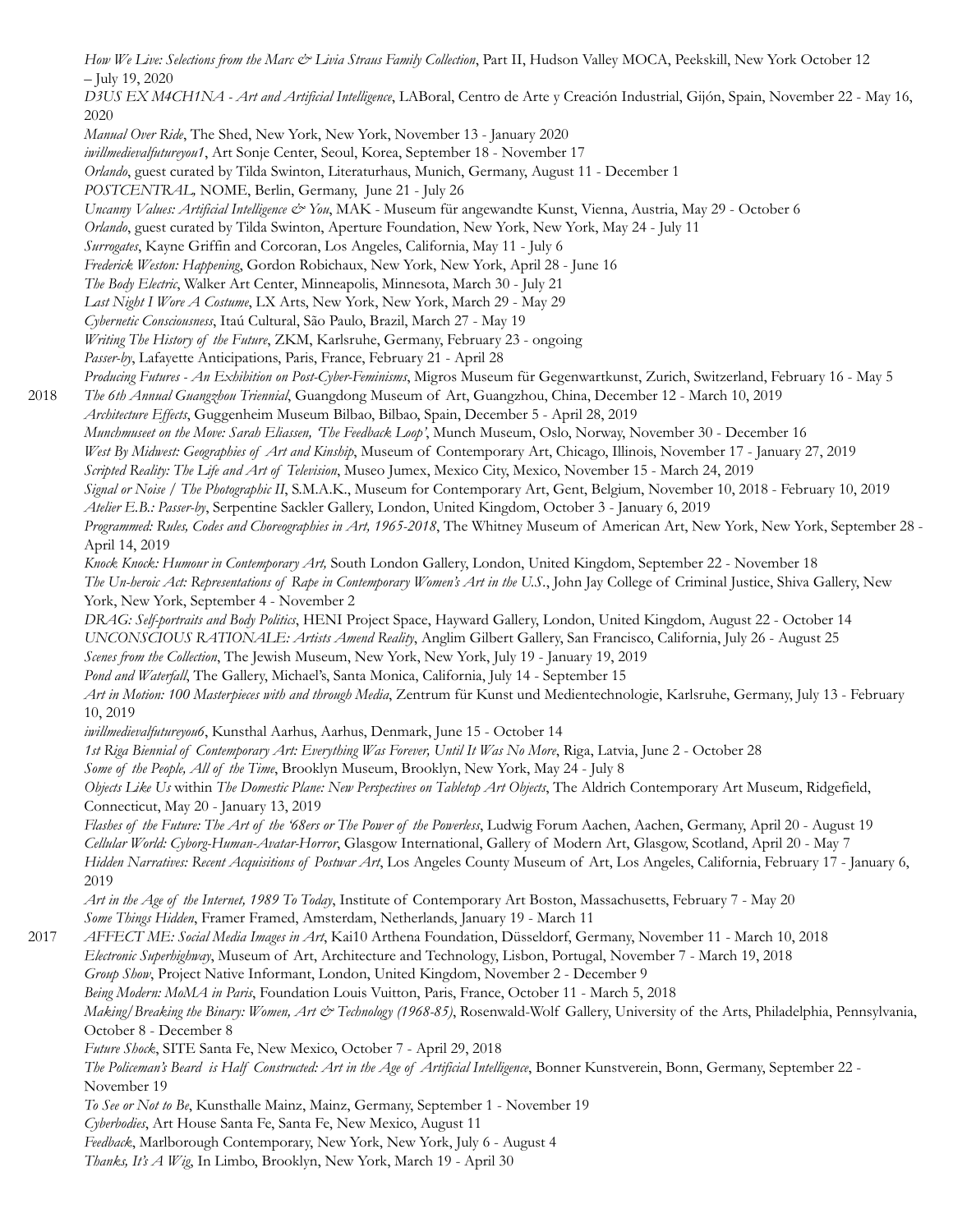*Casebooks*, Ambica P3, University of Westminster, London, United Kingdom, March 17 - April 23 *Nothing to Hide*, Real Art Ways, Hartford, Connecticut, March 4 - June 18 *Human/ Digital: A Symbiotic Love Affair*, Digital Art From The Brown Family Collection, Kunsthal Rotterdam, Rotterdam, The Netherlands, February 9 - April 2 *Hacking/Modding/Remixing As Feminist Protest,* Miller Gallery, Carnegie Mellon University, January 27 - February 26 2016 *Dreamlands: Immersive Cinema and Art 1905-2016*, Whitney Museum, New York, New York, October 28 - February 5, 2017 *Postwar: Art Between the Pacific and the Atlantic*, Haus der Kunst, Munich, Germany, October 10 - March 16, 2017 *Seduction of a Cyborg*, Human Resources, organized by David Evans Frantz, Simone Krug and Hannah Grossman through University of Southern California Roski School of Art and Design, Los Angeles, California, October 7 - 23 *Feminist Avant-Garde of the 1970s: Works from the Verbund Collection*, The Photographers' Gallery, London, United Kingdom, October 7 - January 15, 2017 *Transitions: States of Being*, Zuckerman Museum of Art Galleries, Kennesaw State University, Kennesaw, Georgia, September 10 - December 4 *Wait for Me at the Bottom of the Pool*, Gladstone, Brussels, Belgium, September 9 - 24 *On Item #8*, Agnes Maybach Gallery, Cologne, Germany, September 5 - October 28 *The Politics of Portraiture*, Jessica Silverman Gallery, San Francisco, California, June 24 - August 27 *Shapeshifters*, Shulamit Nazarian, Los Angeles, California*,* June 4 - July 9 *Caméra(Auto)Contrôle*, *50JPG—50 Days for Photography*, Geneva, Switzerland, June 1 - July 31 *Jean Conner, Lynn Hershman Leeson, Gay Outlaw: Constellated*, Anglim Gilbert Gallery, San Francisco, California, July 1 - 23 *California and the West: Photography from the Campaign for Art*, San Francisco Museum of Modern Art, San Francisco, California, May 14 - September 5 *Dead Ends*, 10-01 44th Road, Long Island City, New York, May 8 - 15 *Flavr Savr*, The Pit, Glendale, California, April 10 - May 22 *Real Fine Arts Presents, New York*, 809 Washington Street, New York, New York, March 2 - 6 *Concept, Performance, Documentation, Language*, Mitchell Algus Gallery, New York, February 20 - April 17 *The Imitation Game*, Manchester Art Gallery, Manchester, United Kingdom, February 13 - June 5 *Electronic Superhighway (2016-1966)*, Whitechapel Gallery, London, United Kingdom, January 29 - May 15 2015 *Technologism*, Monash University Museum of Art, Melbourne, Australia, October 3 - December 12 *Cyborg. Lynn Hershman Leeson. Films and Artist Talk,* B3 Biennial of the Moving Image "Expanded Senses," Frankfurt, Germany *Globale: Exo-Evolution*, ZKM | Center for Art and Media Karlsruhe, Germany *In My Absence,* Wolff Gallery, Paris, France *The Feminist Avant-Garde of the 1970s: Worsk from the Sammlung Verbund, Vienna, Hamburger Kunsthale, Hamburg, Germany Systems & Subjects,* Museum der Moderne, Salzburg, Austria *The Transformation Marathon*, Serpentine Galleries, London, United Kingdom, October 17 - October 18 *Lynn Hershman Leeson*, mi art, booth in THENnow section, Milan, Italy, April 9 -April 12 2014 *Post-Speculation, Act II*, P!, New York, New York, September 21 - November 1 *Pop Departures,* Seattle Art Museum, Seattle *Vertigo of Reality,* Academy of Arts, Berlin, Germany, September 14 - 17 2013 *Skin Trade: an indepth look at the surface of things,* P.P.O.W., New York, New York *XL: 19 New Acquisitions*, Museum of Modern Art, New York, New York 2012 *NEWTOPIA: The State of Human Rights*, Mechelen, Belgium *Seducing Time*, Kunsthalle Bremen, Bremen, Germany *State of Mind,* UC Berkeley Art Museum & Pacific Film Archive, Berkeley, California *Under the Big Black Sun*, MOCA, Los Angeles, California *The Deconstructive Impulse*, Contemporary Arts Museum of Huston, Texas *Moments, A History of Performance in 10 Acts*, ZMK Center for Art and Media, Karlsruhe, Germany, March 8 - April 29 *A Bigger Splash: Painting After Performance,* Tate Modern, London, UK 2011 *Experience Space,* [DAM] Berlin, Germany *Double Life,* Tate Modern, London, UK *Under the Big Black Sun: California Art 1974-1981,* The Geffen Contemporary at Los Angeles Museum of Contemporary Art, Los Angeles, California *transmediale.11-RESPONSE:ABILITY,* Haus der Kulturen Welt, Berlin, Germany *Indomitable Women,* Centre de Cultura Contemporània de Barcelona, Barcelona, Spain *The Deconstructive Impulse: Women Artists Reconfigure the Signs of Power, 1973 – 1991*, Nasher Museum of Art, Duke University, Durham, North Carolina, September 15 - December 31 *Touched: A Space of Relations*, bitforms Gallery New York, New York City, New York Sundance Film Festival New Frontier, Salt Lake Art Center, Salt Lake City, Utah 2010 *Radical Light: Alternative Film and Video in the San Francisco Bay Area, 1945–2000*, Berkeley ArtMuseum and Pacific Film Archive BAM/PFA, Berkeley, California *Endgame,* Slaughterhousespace, Healdsburg, California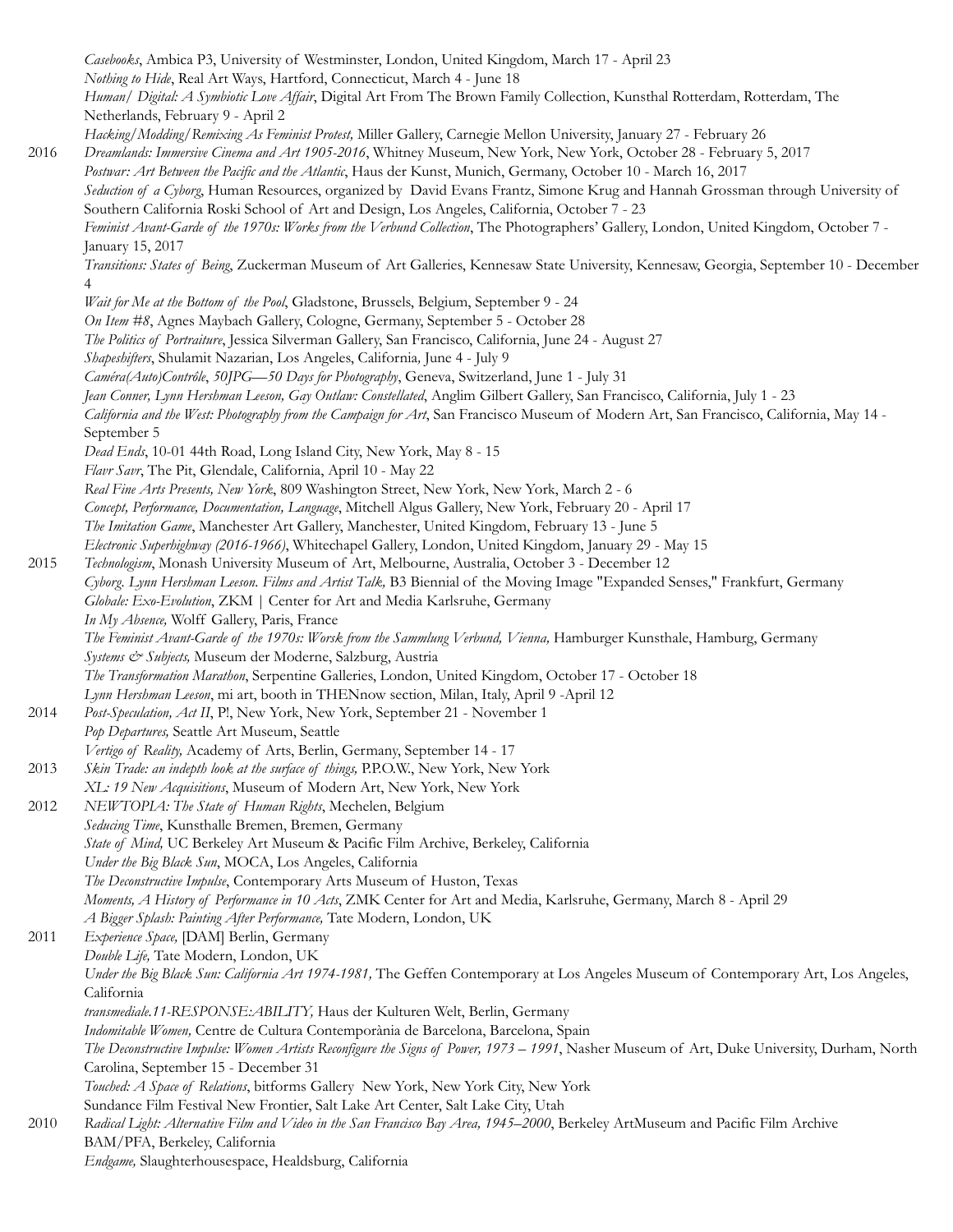|      | An Autobiography Of The San Francisco Bay Area Part 2: The Future Lasts Forever, SF Camerawork, San Francisco, California                                                                                                                      |
|------|------------------------------------------------------------------------------------------------------------------------------------------------------------------------------------------------------------------------------------------------|
| 2009 | Performa 09, Performa, New York City, New York<br>Art and Electronic Media, bitforms Gallery, New York, New York City, New York                                                                                                                |
|      | San Francisco Art Institute Alumni & Faculty: A Thin Slice, Baer Ridgway Exhibitions, San Francisco, California                                                                                                                                |
|      | Superlight: Selections from the 2nd Biennial 01SJ Global Festival of Art on the Edge, Museum of Contemporary Art Cleveland, Cleveland, Ohio                                                                                                    |
|      | 100 Years (Version #2), PS1, New York, November                                                                                                                                                                                                |
|      | BAC! CAM, Centere de Cultura Contemporània de Barcelona, Barcelona, Spain                                                                                                                                                                      |
|      | Vistas / Vision of U-city, Incheon Digital Art Festival, Incheon, South Korea                                                                                                                                                                  |
| 2008 | PERFORMING THE CITY, Kunst Aktionismus im Stadt Raum 60er und 70er Jahre, Lothringer13 Städtische Kunsthalle München,                                                                                                                          |
|      | Munich, Germany                                                                                                                                                                                                                                |
|      | WACK! Art and the Feminist Revolution, Vancouver Art Gallery, Vancouver, British Columbia, October 4 - January 11, 2009                                                                                                                        |
|      | Dialog: Denver, Robischon Gallery, Denver, Colorado                                                                                                                                                                                            |
|      | 01SJ ZERO1 Biennial, San Jose, California                                                                                                                                                                                                      |
|      | WACK! Art and the Feminist Revolution, MoMA PS1, Long Island City, New York, February 17 - May 12                                                                                                                                              |
|      | Person Of The Crowd: The Contemporary Art Of Flânerie, Neuberger Museum of Art, Purchase, New York, January 20 - April 13                                                                                                                      |
|      | Verbund: Held Together With Water, Istanbul Museum of modern Art, Istanbul, Turkey                                                                                                                                                             |
| 2007 | The Art of Participation: 1950 to Now, San Francisco Meuseum of Modern Art, San Francisco, California<br>Wack! Art and the Feminist Revolution, The Museum of Contemporary Art, Los Angeles, California, March 4 - July 16; National Museum of |
|      | Women in the Arts, Washington D.C., September 21 - December 16                                                                                                                                                                                 |
|      | Beauty and the Blonde: An Exploration of American Art and Popular Culture, Kemper Art Museum, St. Louis, Missouri, November 16 - January                                                                                                       |
|      | 28                                                                                                                                                                                                                                             |
|      | Identity Theft: Eleanor Antin, Lynn Hershman, and Suzy Lake, 1972-78, Santa Monica Museum of Art, Santa Monica, California                                                                                                                     |
|      | e-art: New Technologies and Contemporary Art, The Montreal Museum of Fine Arts, Musée des beauxarts de Montréal, Montreal, Quebec City                                                                                                         |
|      | ZONE_V2_Unstable Media: Act - Interact, MOCA Taipei, Taipei                                                                                                                                                                                    |
|      | Role Exchange, Sean Kelly Gallery, New York, New York, June 29 - August 3                                                                                                                                                                      |
|      | Art Since the 1960s: California Experiments, Orange County Museum of Art, Newport Beach, California                                                                                                                                            |
|      | Pioneers, CCA Wattis Institute for Contemporary Arts, San Francisco, California                                                                                                                                                                |
|      | A New Reality: Black-And-White Photography In Contemporary Art, Jane Voorhees Zimmerli Art Museum, New Brunswick, New Jersey                                                                                                                   |
| 2006 | All Digital, Museum of Contemporary Art Cleveland, Cleveland, Ohio                                                                                                                                                                             |
|      | Arteast Collection 2000+23, Moderna Galerija, Ljubljana, Slovenia                                                                                                                                                                              |
|      | Can We Fall in Love with a Machine?, Wood Street Galleries, Pittsburg, Pennsylvania                                                                                                                                                            |
|      | Visual Politics The Art of Engagement, American University Museum at the Katzen Arts Center, Washington, DC                                                                                                                                    |
|      | Woman's Perspective in New Media, bitforms Gallery Seoul, South Korea                                                                                                                                                                          |
|      | Media City Seoul, Museum of Art, Seoul, South Korea<br>Soleil Noir, Salzburger Kunstverein, Salzburg                                                                                                                                           |
|      | Elusive Materials, New Langton Arts, San Francisco, California                                                                                                                                                                                 |
|      | Techno/Sublime, CU Art Museum, University of Colorado, Boulder, Colorado                                                                                                                                                                       |
|      | Edge Conditions, San Jose Museum of Art, San Jose, California                                                                                                                                                                                  |
|      | Masterpieces of Media Art from the ZKM Collection, ZKM   Media Museum, Karlsruhe, Germany                                                                                                                                                      |
| 2005 | L'altro, lo stesso, Franco Soffiantino Gallery, Turin, Italy                                                                                                                                                                                   |
|      | Western Biennale of Art, John Natsoulas Art Gallery, Davis, California                                                                                                                                                                         |
|      | Only Skin Deep: Changing Visions of the American Self, organized with the International Center for Photography, San Diego Museum of Art                                                                                                        |
|      | and The Museum of the Photographic Arts, October 1 - December 31                                                                                                                                                                               |
| 2004 | Digital Avant-Garde: Celebrating 25 Years of Ars Electronica, Eyebeam, New York; Ars Electronica, Lentos Kunstmuseum Linz, Linz, Austria                                                                                                       |
|      | Touch and Temp, bitforms Gallery, New York City, New York                                                                                                                                                                                      |
|      | World of Games: Reloaded ZKM   Media Museum, Karlsruhe, Germany                                                                                                                                                                                |
|      | Inside Spaces. Exterior Cities, ZKM   Media Museum, Karlsruhe, Germany                                                                                                                                                                         |
| 2003 | Only Skin Deep: Changing Visions of the American Self, International Center for Photography, New York, New York, December 12 - February<br>29, 2004                                                                                            |
|      | Only Skin Deep: Changing Visions of the American Self, Seattle Art Museum, Seattle, Washington, March 5 - June 13, 2004                                                                                                                        |
|      | Crimes and Misdemeanors Politics in U.S. Art of the 1980s, Cincinnati Contemporary Arts Center, Cincinnati, Ohio                                                                                                                               |
|      | Bitforms Preview Show, bitforms Gallery, New York, New York City, New York                                                                                                                                                                     |
|      | Identitat schreiben / Writing Identity - Autobiographie in der Kunst, Galerie für Zeitgenössische Kunst - GfZK, Leipzig, Germany, June 21 -                                                                                                    |
|      | August 24                                                                                                                                                                                                                                      |
|      | Vectors: Digital Art of Our Time, 10th New York Digital Salon, New York                                                                                                                                                                        |
| 2002 | Parallels and Intersections Art/Women/California, 1950-2000, San Jose Museum of Art, San Jose, California, June 1 - November 3                                                                                                                 |
|      | Das zweite Gesicht Metamorphosen des fotografischen Porträts, Deutsches Museum, Munich, Germany                                                                                                                                                |
|      | Future Cinema. The Cinematic Imaginary after Film, ZKM, Media Museum, Karlsruhe, Germany                                                                                                                                                       |
|      | Bay Area Conceptualism, Pasadena Museum of California Art, Pasadena, California                                                                                                                                                                |
|      | e.space, San Francisco Museum of Modern Art, San Francisco, California                                                                                                                                                                         |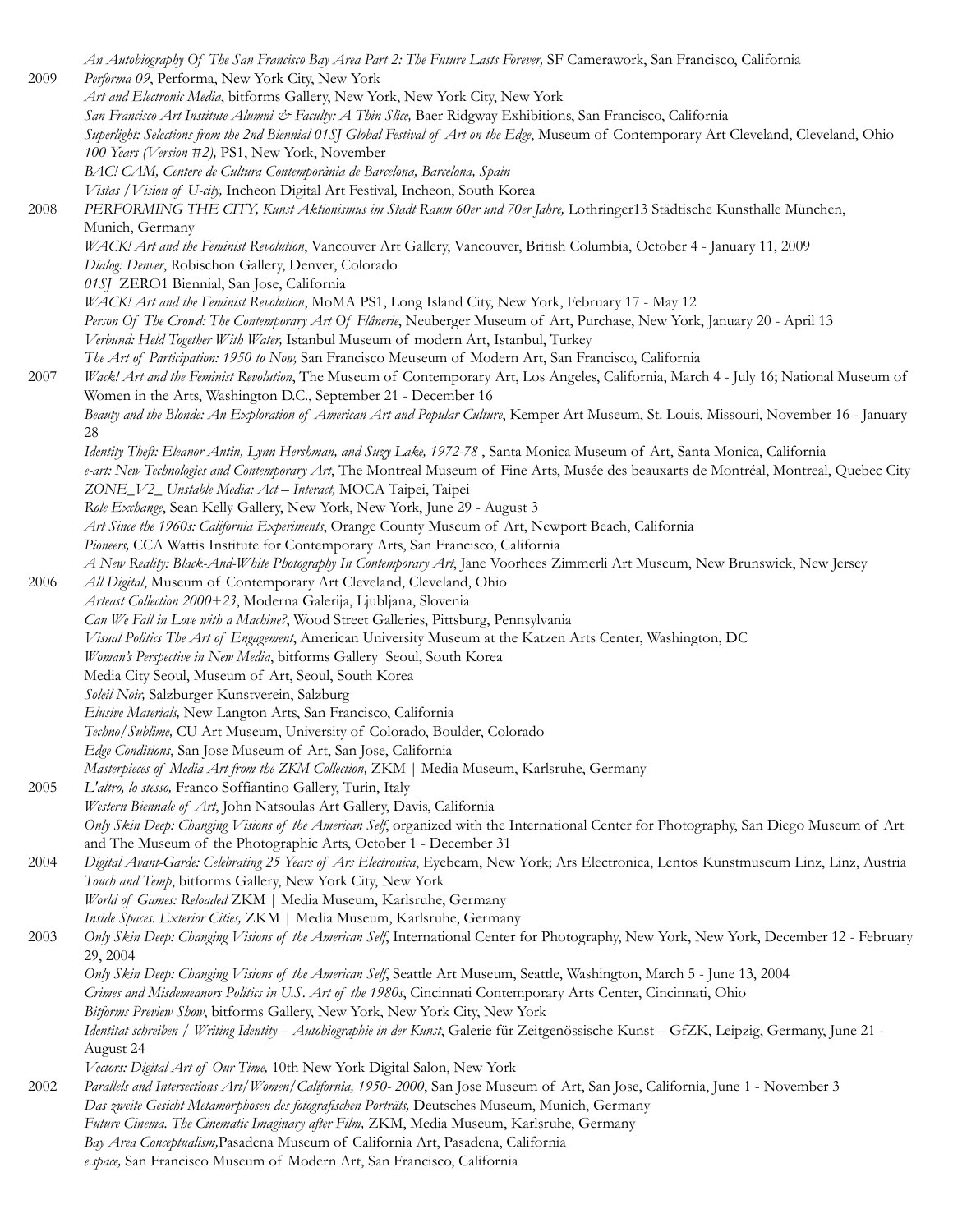*Die Wohltat der Kunst,* Staatliche Kunsthalle Baden-Baden, Baden-Baden, Germany 2001 *Made in California, 1900 – 2000*, Los Angeles County Museum of Art October 22, 2000 – February 25, 2001 *Double Life: Identitat schreiben/ Writing Identity - Autobiographie in der Kunst*, Foundation Generali, Vienna Austria, May 11 –August 12 *Media\_City Seoul 2000,* Seoul Metropolitan Museum of Art, Seoul, South Korea *I and Thou*, Conference and seminar, March 12 - 16 *Edit Russ House fur New Mediunkunst,* Oldenburg*,* Germany September 15 - October 4 2000 *100 Years of California Art*, San Diego Museum of Art *California Photography Invitational, Friends of Photography,* Ansel Adams Center, San Francisco, California (Tours/Catalogue) *Art and Entertainment Network*, Walker Art Center, Minneapolis, Minnesota. Feb – March, (Catalogue) *Media City\_Seoul,* Seoul Korea, SeMa Biennale *Expo 2000*, Hannover, Germany *Ich ist etwas Anderes (The Self is Something Else),* Kunstsammlung Nordrhein-Westfalen, Düsseldorf, Germany 1999 *Out of Actions: Between Performance and the Object, 1949 - 1979*, Museum of Contemporary Art, Tokyo, Japan, February 11 - August 11 *Connected Cities*, William Lehmbruch Museum, Duisberg, Germany June 13 - October 2 *Net\_Condition,* ZKM, Institute of Contemporary Art, Barcelona, ICC Tokyo, Ars Electronica 99, Linz, Austria September-October *Digital Pioneers,* Museum of Modern Art, New York, New York 1998 *Out of Actions: Actionism, Body Art & Performance 1949 - 1979.* Los Angeles Museum of Contemporary Art, February 8 - May 10 *Out of Actions: Between Performance and the Object, 1949 - 1979*, MAK Austrian Museum of Applied Arts, Vienna, Austria *Out of Actions: Between Performance and the Object, 1949 - 1979*, Museu d'Art Contemporani, Barcelona, Spain, October 16 - January 6 1997 *A Rrose is a Rrose is a Rrose: Gender Performance in Photography,* Guggenheim Museum, New York, January 17 - May 7 Deep Storage: Arsenale der Erinnerung / Collecting, Storing and Archiving in Art, Haus der Kunst München, Munich, Germany, August 8 - October 12; P.S.1, New York, July 5 - August 30, 1998; Henry Art Gallery, Seattle, Washington, November 5 - January 24 1996 *European Media Art Festival,* Osnabruck, Germany. 1995 *New Interactive Art*, Center for Contemporary Art, Warsaw, Poland, April 15 - 29 *Video Positive*, Liverpool, England April 29-June 1 *New Interactive Electronic Art.* Ikon Gallerie, Birmingham, London July 15 - August 15 *Obsessions: From Wunderkammer to Cyberspace,* Rijksmuseum Enschede, Amsterdam, Holland October 3 - 25 *Siemens Media Art Prize,* ZKM | Center for Art and Media Karlsruhe, Germany 1994 *Altered Egos.* Santa Monica Museum of Art, Santa Monica, California, July *Arts Électroniques!* Museum of Contemporary Art, Montreal, Canada *Duchamp's Leg.* The Walker Art Center, Minneapolis, Minnesota, November 5 - March 26, 1995 1993 *Diaries: Michel Auder, Sadie Benning, Lynn Hershman, George Kuchar. Long Beach Museum of Art, Long Beach, California. Disorderly Conduct*. PPOW, New York New York *Künstliche Spiele.* MLM, Medienlabor München, Munich *Art in the Age of Electronic Media*. San Francisco Art Institute, San Francisco, October 21 1992 *Intimate Technologies/Fictional Personas*. Richard F. Brush Art Gallery, St. Lawrence University, Canton, New York *"Bitte berühren": Interaktive Videoinstallationen.* Zentrum für Kunst und Medientechnologie Karlsruhe *Through the Looking Glass: Artists' First Encounters with Virtual Reality.* Jack Tilton Gallery, New York *Another Reality: Critical Technology.* Southeastern Center for Contemporary Art, Winston-Salem, North Carolina *Art at the Armory: Occupied Territory.* Chicago Avenue Armory, Chicago, Illinois *Video and Orality*. National Gallery of Canada, Ottawa. Catalogue by Jean Gagnon 1991 *Images du Futur '91,* La cité arts et des nouvelles technologies de Montréal, Montreal, Canada 1990 *Video Witness: Festival of New Journalism*, Hallwalls, Buffalo, New York. 1989 *Ars Electronica 89*, Linz, Austria. Program published. Reviewed by Erkki Huhtamo, Helsingin Sanomat Extended Definitions: Video 1988 *Identity: Representations of the Self*, Whitney Museum of American Art, New York 1986 *Tecnologia e Informatica,* presented as part of the 42nd Venice Biennale 1985 *Art in the San Francisco Bay Area: 1945 - 1980*, Oakland Museum, Oakland, California 1981 *Persona*, New Museum, New York, catalogue by Lynn Gumpert and Ned Rifkin, September 19 - November 12 1980 *Women in Performance*, Contemporary Art Center, New Orleans, Louisiana. 1979 *Space, Time, Sound: Conceptual Art in the San Francisco Bay Area, the 1970s*. San Francisco Museum of Modern Art, San Francisco, California, December 21 - February 10, 1980 1978 *Museum des Geldes.: über die seltsame Natur des Geldes in Kunst Wissenschaft und Leben II.* Städtische Kunsthalle Düsseldorf and Kunstverein für die Rheinlande und Westfalen. Traveled to Stedelijk van Abbemuseum, Eindhoven, and Musée Nationale d'Art Moderne, Centre Georges Pompidou, Paris 1977 *American Narrative/Story Art: 1976–1977*, Contemporary Arts Museum, Houston, December 17 – February 25 *Open to New Ideas: A Collection of New Art for Jimmy Carter*, Georgia Museum of Art, The University of Georgia, Athens 1976 *Rooms P.S.1.,* P.S.1, New York, New York, June 9 – 26 1975 *Women.* Bronx Museum of the Arts, Bronx, New York 1974 *New Acquisitions*. University Art Museum, University of California, Berkeley 1973 *Drawings*. Richard Demarco Art Gallery, Edinburgh, Scotland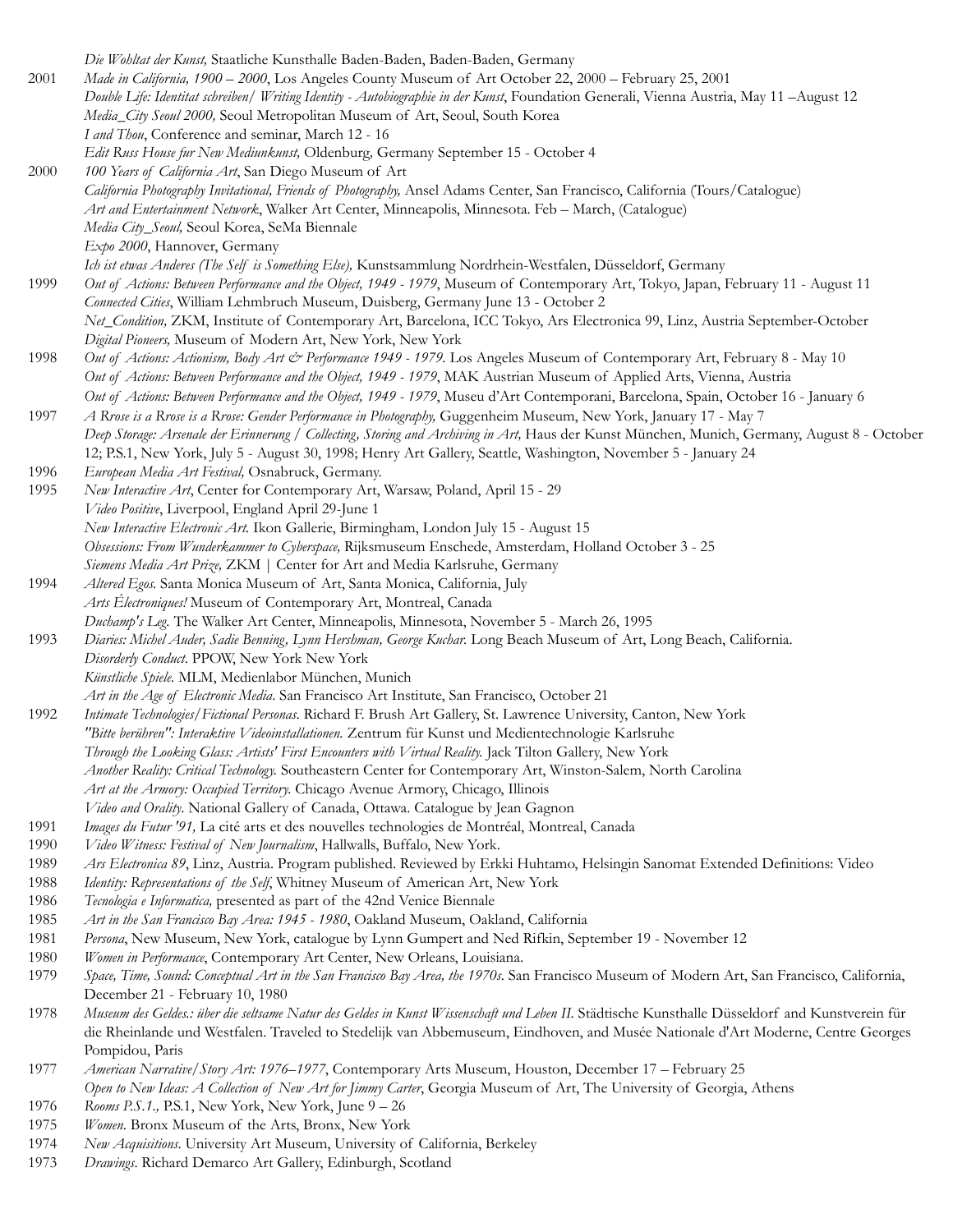- 1972 *The Games Show*. San Francisco Art Institute, San Francisco, California
- 1969 *Drawings U.S.A.,* Fourth Biennial, St. Paul Art Center, St. Paul, Minnesota, USA
- 1968 *50th May Show: Annual Exhibition of Artists and Craftsmen of the Western Reserve.* Cleveland Museum of Art, Cleveland, Ohio

#### FILM SCREENINGS

- 2022 *Seeing is Believing,* screened as part of *Proof. Incorporated,* The Prada Foundation Cinema, January 22 and 28, Milan, Italy
- 2021 *Lynn Hershman Leeson's The Electronic Diaries*, screening in New Museum online film series copresented with Rhizome and C-Lab Taiwan as part of "First Look: Forking PiraGene: Part of Shu Lea Cheang's "Lab Kill Lab", New Museum, New York, January 12
- 2020 *!WAR*, screening in online Film Series: *No Time to Rest!*, San Francisco Museum of Modern Art, San Francisco, California, November 11 December 22
- *Lynn Hershman Leeson Cinema Cycle at Porto Book Fair,* Porto Municipal Gallery, Porto, Portugal, August 30 September 13
- 2018 *The Feedback Loop screening series: Lynn Hershman Leeson, Conceiving Ada, and Seduction of a Cyborg*, The Munch Museum, Oslo, Norway, November 1

*Seduction of a Cyborg* screened in online program *D'EST: A Multi-Curatorial Online Platform for Video Art from the Former "East" and "West"*  within the chapter *The Body as Indexical Reader*, [www.d-est.com,](http://www.d-est.com/) October - December 2020

2017 *Vertighost*, Legion of Honor, Fine Arts Museums of San Francisco, California, December 15 *Strange Culture - A Lynn Hershman Leeson Film*, SITE Santa Fe, Sante Fe, New Mexico, December 14 *Film Club presents Tania Libre*, CAST, Cornubian Arts & Science Trust, Cornwall, United Kingdom, October 20 *MoMA Presents Lynn Hershman Leeson's Tania Libre*, Museum of Modern Art, New York, May 18 - 24 *Teknolust*, screening in Film + Media Screening Series, Fashion Institute of Technology, New York, New York, April 4 *Tania Libre*, screening in *Panorama*, *Internationale Filmfestspiele Berlin*, Randall's Island, New York, February

2016 *Electronic Diaries - Part 3: First Person Plural*, screening in *Legacies: A Screening of Cross-generational Video Art*, Art + Culture Projects, curated by William Simmons, Soho House, New York, New York, June 16 *Lynn Hershman Leeson: Rough Cut Clips of Tania Brugera*, clips from *Tania Brugera - A State of Vulnerability*, Tate Modern, London, United Kingdom, June 8 *!WAR*, screening in *Special Screenings*, NW Film Center, Portland Art Museum, Portland, Oregon, April 15 - June 6 1994 *Reaching through the Screen: A Tribute to Lynn Hershman,* San Francisco International Film Festival, San Francisco. April 28 - May 12

1989 *Electronic Diary,* Palais de Tokyo, Paris *Video Feature: Talking Heads,* International Center of Photography, New York. *The Electronic Diary,* Los Angeles Center for Photographic Studies. *Lynn Hershman: The Electronic Diary,* Collective for Living Cinema, New York.

#### LECTURES / CONFERENCES / SYMPOSIUMS

2021 *Episode 002: Lynn Hershman Leeson,* Art and Obsolescence podcast, [https://podtail.com/podcast/art-and-obsolescence/episode-002-lynn](https://podtail.com/podcast/art-and-obsolescence/episode-002-lynn-)hershman-leeson/, September 7 *The New Social Environment #374: Twisted: Lynn Hershman Leeson: Featuring Lynn Hershman Leeson, Monika Fabijanska, and Amelia Jones,* hosted by The Brooklyn Rail, August 30 Roddy Schrock and Lynn Hershman Leeson, Interview, "Episode 4 — Cyborgian Living", Informer podcast, https:// www.informerpodcast.com/episodes/4/index.html, July 22 *History of AI in Art - Then and Now, the Institutions*, Gazelli Art House, London, UK, November 30th *Mirror with a Memory*, podcast series, Episode 3 "Evidence", within The Hillman Photography Initiative, Carnegie Museum of Art, Pittsburgh, Pennsylvania, February 1 2020 *Virtual Lecture*, online with The Art Institute of Chicago, Society for Contemporary Art, followed by Q&A with Robyn Farrell, Assistant Curator of Modern and Contemporary Art, November 12 *Live Discussion with 'Uncanny Valley' Artist Lynn Hershman Leeson*, de Young Museum live, in conversation with Curator-In-Charge of Contemporary Art and Programming at the Fine Arts Museums of San Francisco Claudia Schmuckli, [https://www.facebook.com/deYoungMuseum/videos/1130016114019309/,](https://www.facebook.com/deYoungMuseum/videos/1130016114019309/) April 23 2019 *Sustaining Member Panel: Art and Technology in the Twenty-First Century*, Museum of Modern Art, New York, April 29 2018 *The Personal Sphere with Lynn Hershman Leeson, Angela Fraleigh, and Roya Amigh*, Shiva Gallery, John Jay College of Criminal Justice, New York, October 24 *Artist Talk with Lutz Roewer and Anna Gritz*, KW, Berlin, Germany, June 17 *Art and Technology*, in conversation about Bruce Naumann, Schaulager Basel, Switzerland, April 26 *Forum on Contemporary Photography*, Museum of Modern Art, New York, April 11 *Screening and Conversation*, The Carpenter Center for the Visual Arts, Harvard, Boston, Massachusetts, February 8

2017 *Future Shock*: SITE Santa Fe, New Mexico, October 8 ARTSpeak Lecture Series, Fashion Institute of Technology, New York, New York, April 6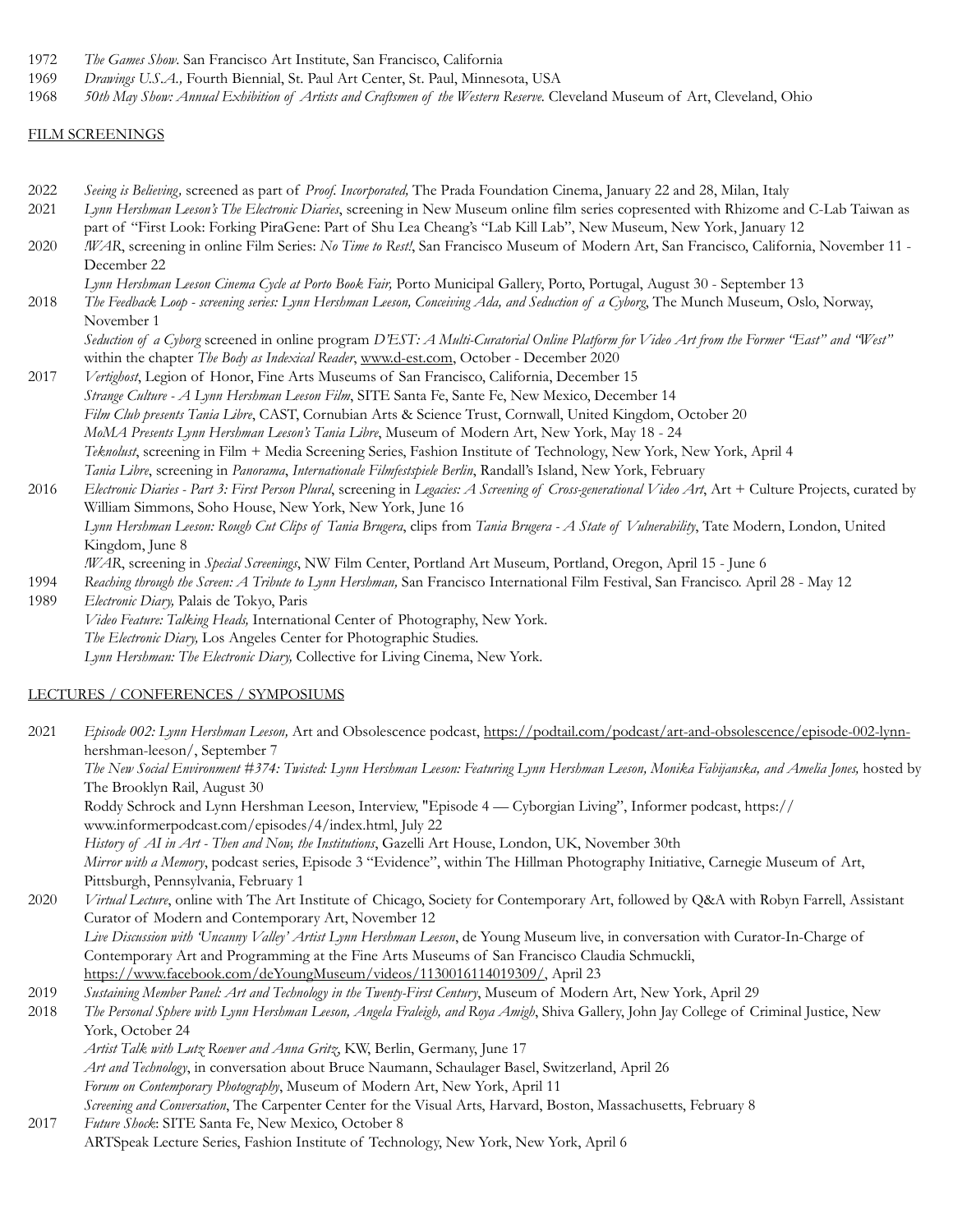2016 "Lynn Hershman Leeson", Moss Arts Center, Virginia Tech, October 21 "A Conversation with Lynn Hershman Leeson", in conversation with *Artforum* Editor-in-Chief Michelle Kuo, Light Industry, Brooklyn, New York, March 9

2015 "Lecture on Lynn Hershman Leeson — Laura Sillars", Modern Art Oxford, Oxford, United Kingdom, July 1 "Lynn Hershman Leeson in Conversation with Achim Borchardt-Hume", Modern Art Oxford, Oxford, United Kingdom, May 29

## SELECTED PRESS

2022 Dodie Bellamy, "Lynn Hershman Leeson: Altman Siegel," Artforum, (May 2022),<https://www.artforum.com/print/reviews/202206/> lynn-hershman-leeson-88624 Courtney Malick, "Lynn Hershman Leeson in Venice: Logic Paralyzes the Heart", Topical Cream (May 1), <https://www.topicalcream.org/>features/lynn-hershman-leeson-in-venice-logic-paralyzes-the-heart/ Emily Watson, "Lynn Hershman Leeson Thinks It's Time That Her Work Is Recognized" Hyperallergic, (April 11), https:// hyperallergic.com/722955/lynn-hershman-leeson-about-face/ Tony Bravo, "At 80, artist Lynn Hershman Leeson is more relevant than ever", Datebook (April 6), [https://datebook.sfchronicle.com/art](https://datebook.sfchronicle.com/art-)exhibits/at-80-artist-lynn-hershman-leeson-is-more-relevant-than-ever Lydia Sviatoslavsky, "Women As Cyborgs: How Lynn Hershman Leeson's Artwork Saw The Future", SFGATE (March 16), https:// www.sfgate.com/news/bayarea/article/Women-As-Cyborgs-How-Lynn-Hershman-Leeson-S-17005621.php Robin Pogrebin, "A Venice Biennale Informed by the Pandemic Will Spotlight Women", The New York Times (February 2), https:// www.nytimes.com/2022/02/02/arts/design/venice-biennale-alemani-women-art.html Johanna Fateman, "Goings On About Town: 'You're Finally Awake!'", The New Yorker (January 30), <https://www.newyorker.com/goings-on-about-town/art/youre-finally-awake> Robert Enright, "Found Everything: An interview with Lynn Hershman Leeson", Border Crossings (January, Vol. 40 No. 3, Issue 158), p. 46-60 2021 Naomi Rea, "How Did A.I. Art Evolve? Here's a 5,000-Year Timeline of Artists Employing Artificial Intelligence, From the Ancient Inca to the Modern-Day GANS", Artnet News (December 16), https://news.artnet.com/art-world/artificial-intelligence-art-history-2045520 "Critic's Pick: Lynn Hershman Leeson, The Artist is Prescient," *The New York Times,* July 2021, <https://www.nytimes.com/2021/07/08/arts/design/> hershman-leeson-review-art-museum.html "Lynn Hershman Leeson with Monika Fabijanska," *The Brooklyn Rail,* July 2021, https://brooklynrail.org/2021/07/art/LYNN-HERSHMAN-LEESON-with-Monika-Fabijanska Cassie Packard, "Lynn Hershman Leeson, in All Her Cyborg Glory, Gets a Retrospective," *Hyperallergic* (August 2), https://hyperallergic.com/664541/lynn-hershman-leeson-in-all-her-cyborg-glory/ Adriana Blidaru, "Interview with Lynn Hershman Leeson", *Living Content* (January 29), Issue 46, <https://www.livingcontent.online/interviews/lynn-hershman-leeson> Lynn Hershman Leeson, "Blueprints for a better world: proposals and manifestos", *Document Journal* (January 15), <https://www.documentjournal.com/2021/01/blueprints-for-a-better-world-proposals-and-manifestos/> 2020 Tessa Solomon, "South Korea's Gwangju Biennale Reveals Artist List for Star-Studded 2021 Edition", *ARTnews* (November 18) Anna Seaman, "Enter the Age of Anxiety", *Hadara Magazine* (September 29), <https://www.hadaramagazine.com/?p=4275> "A Glitch in the System: Legacy Russell and Lynn Hershman Leeson in Conversation about Glitch Feminism", *Topical Cream* (September 28), [https://www.topicalcream.org/features/a-glitch-in-the-system-legacy-russell-and-lynn-hershman-leeson-in-conversation-about-glitch](https://www.topicalcream.org/features/a-glitch-in-the-system-legacy-russell-and-lynn-hershman-leeson-in-conversation-about-glitch-)feminism/ Ryan Waddoups, "At Art Basel's Latest Virtual Edition, Timely Works Abound", *Surface* (September 25) <https://www.surfacemag.com/articles/art-basel-2020-virtual-viewing-room/> Samantha Ozer, "Lynn Hershman Leeson: The artist discusses her work with antibodies and DNA", *Artforum* (June 29), <https://www.artforum.com/interviews/the-artist-talks-about-her-work-with-antibodies-83458> Pamela C. Scorzin in conversation with Lynn Hershman Leeson, "Lynn Hershman Leeson", *Kunstforum International* (June-July) Sahar Khraibani, How Can We Think of Art at a Time Like This?", *The Brooklyn Rail* (June 10), <https://brooklynrail.org/2020/06/artseen/How-Can-We-Think-of-Art-at-a-Time-Like-This> Fanny Singer, "Big Data's Deal with the Devil", *Frieze* (May 12),<https://frieze.com/article/big-datas-deal-devil> Mack Somers, "From the Archives: Lynn Hershman Leeson", *The Kitchen Blog* (May 11), <https://thekitchen.org/blog/134> Jillian Steinhauer and Jason Farago, "2 Art Gallery Shows to Explore From Home", *The New York Times* (April 9), <https://www.nytimes.com/2020/04/09/arts/design/virtual-art-galleries.html> Brian Karl, " 'Uncanny Valley' Advocates a Sensual Understanding of Digital Life", *Art in America* (April 9), <https://www.artnews.com/art-in-america/aia-reviews/uncanny-valley-de-young-artificial-intelligence-1202683466/> Sarah Cascone, "'How Can We Think of Art at a Time Like This?'": A Star-Studded Online Show Weighs the Triviality — and Importance — of Art in a Crisis, *artnet news* (March 18), <https://news.artnet.com/exhibitions/online-exhibition-art-at-a-time-like-this-1807593> Joanne McNeil, "Conceiving the Future: The Prescient Lynn Hershman Leeson", *Filmmaker Magazine* (March 17), <https://filmmakermagazine.com/109345-conceiving-the-future-the-prescient-lynn-hershman-leeson/#.XnJHGGRKgzU>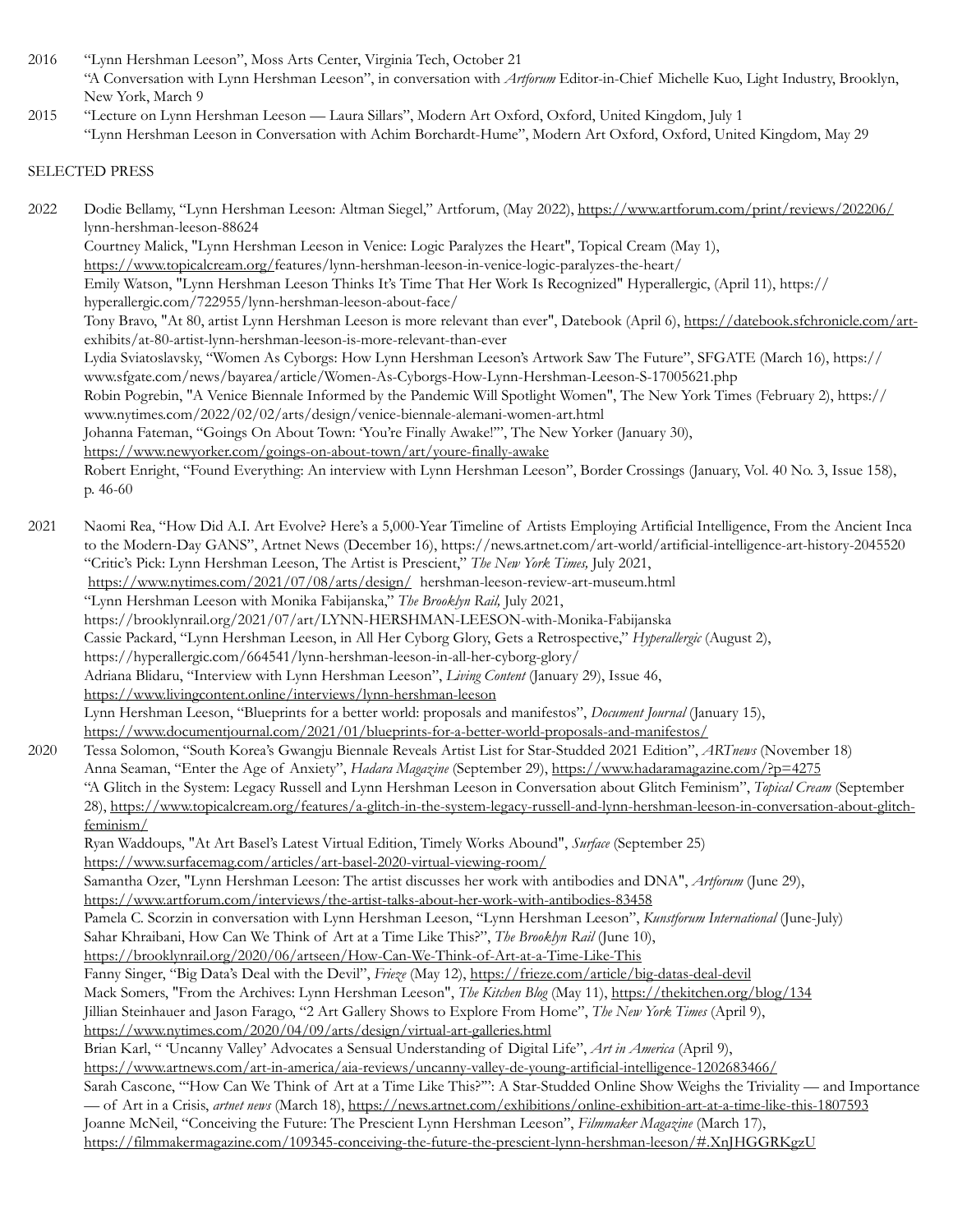Hilarie M. Sheets, "Feminists Arm Themselves With Art", *The New York Times* (March 8),<https://www.nytimes.com/2020/03/08/arts/> feminism-art-us-election.html "The Women Artists Who Deserve Our Attention, According to 9 Leading Artists", *Artsy* (March 1), https://www.artsy.net/article/artsyeditorial-women-artists-deserve-attention-9-leading-artists Sarah Hotchkiss, "Artists Mine Data and the Mostly Chilling Implications of AI in 'Uncanny Valley'", *KQED Arts* (February 25), <https://www.kqed.org/arts/13875426/uncanny-valley-de-young-review> Martine Paris, "De Young Preview: What It Means To Be Human In The Uncanny Valley", *Forbes* (February 21), https://www.forbes.com/sites/martineparis/2020/02/21/dirty-data-predictive-policing-and-other-ai-nightmares-in-the-uncanny-valley/ #760b84181288 Federico Florian, "Artists explore the dark side of AI in Silicon Valley's backyard", *The Art Newspaper* (February 21), https://www.theartnewspaper.com/preview/artists-explore-the-dark-side-of-ai Alexandra Chaves, "New Sharjah art show looks at the impact of digital technology in our lives", *The National (Abu Dhabi)* (January 22), https://www.thenational.ae/arts-culture/art/new-sharjah-art-show-looks-at-the-impact-of-digital-technology-in-our-lives-1.967406 Christiane Pfau, "Das konstruierte Geschlecht", *Münchner Feuilleton* (January) 2019 "Heute in München", *Abendzeitung* (December 19) Holland Cotter, Roberta Smith, Jason Farago and Martha Schwendener, "Times Critics' Top Art Books of 2019", *The New York Times*  (December 5), https://www.nytimes.com/2019/12/05/arts/design/best-art-books-2019.html "Orlando inspiriert von Virginia Woolf ", *Photonews*, Seite 25 (December) "Formsache", *Madame* (December) Anja Dürrmeier, "Orlando-Ausstellung im Literhaus München" *BR kulturLeben* podcast (November 28) Michaela Schabel, "München - Ausstellung 'Orlando' im Literaturhaus, kuratiert von Tilda Swinton", *Schabel Kulture-Blog* (November 28), <https://schabel-kultur-blog.de/ausstellung/muenchen-ausstellung-orlando-im-literaturhaus-kuratiert-von-tilda-swinton/> Alina Cohen, "Why Video Is the Art Form of the Moment," Artsy (November 27), <https://www.artsy.net/article/artsy-editorial-video-art-form-moment> Christa Stigg, "Mach's noch einmal, Tilda Swinton!", *Fueilleton* (November 19) Brian Hester, "Manual Override – Can It Be Stopped?", Times Square Chronicles (November 15), [https://t2conline.com/manual](https://t2conline.com/manual-)override-can-it-be-stopped/ Chloe Schama, "Pioneering Feminist Artist Lynn Hershman Leeson Gets Timely and Overdue Attention in a New Show', *Vogue* (November 15), https://www.vogue.com/article/manual-override-lynn-hershman-leeson-review Caroline Goldstein, "'It Depends on How They Use It': Filmmaker Lynn Hershman Leeson Reflects on a Career Spent Probing Our Relationship to Technology", *artnet News* (November 14), https://news.artnet.com/exhibitions/art21-lynn-hershman-leeson-1704162 Tess Thackara, "With 'Shadow Stalker,' Lynn Hershman Leeson Tackles Internet Surveillance", The New York Times (November 8), https://www.nytimes.com/2019/11/08/arts/design/Lynn-Hershman-Leeson-Shed-art-technology.html Evelyn Vogel, "XY ungelöst", *München Süddeutsche Zeitung* (November 8) Jürgen Moises, "Mann, Frau, beides", *Süddeutsche Zeitung*, Seite 4 (November 7) "Literaturhaus", *In München* (November 7) "'Orlando': Fotoausstellung kuratiert von Tilda Swinton", *Wochenanzeiger München* (November 3) "Eine Kooperation zu 'Orlando'", *Monatsprogramm Der Stadt München* (November) Maximilíano Durón, "A Look Inside the New MoMA: Part 3", *ARTnews* (October 10), <http://www.artnews.com/2019/10/11/moma-reopening-part-3/> "Artists Gathered at the Fotofocus Biennial to Debate How Tech Is Changing Photography. The Conversation Got Truly Terrifying", *artnet News* (October 10), https://news.artnet.com/art-world/fotofocus-autoupdate-1675759 "Groundbreaking Exhibition 'Uncanny Valley: Being Human in the Age of AI' Opens in San Francisco This Winter", *ARTFIX Daily*  (September 26), http://www.artfixdaily.com/artwire/release/8348-groundbreaking-exhibition-uncanny-valley-being-human-in-the-age-o Sarah Cascone, "A High-Tech Museum Show in San Francisco Will Tackle Algorithmic Bias and the Low-Wage AI Economy—Just a Stone's Throw From Silicon Valley", *artnet News* (September 26), https://news.artnet.com/exhibitions/uncanny-valley-de-young-museum Ksenia M. Soboleva, "Tilda Swinton Curates Photography Inspired by Virginia Woolf 's *Orlando*", *Hyperallergic* (June 26), <https://hyperallergic.com/506035/tilda-swinton-orlando-aperture/> Tania Bruguera, "Artist's Favourites", Spike Art Quarterly #60 (June), 30-34 Katelynn Mills, "Surrogates at Kayne Griffin Corcoran", *Whitehot Magazine* (June) Taylor Dafoe, "LOL, Great Pic: How Instagram and Meme Culture Are—and Aren't—Transforming Photography", *artnet News* (May 9), https://news.artnet.com/exhibitions/sfmoma-snap-and-share-instagram-meme-1540531 Daniel Mangin, "The Art Lover's Guide to Napa and Sonoma," *Fodor's* (April 29), [https://www.fodors.com/world/north-america/usa/california/napa-and-sonoma/experiences/news/the-art-lovers-guide-to-napa-and](https://www.fodors.com/world/north-america/usa/california/napa-and-sonoma/experiences/news/the-art-lovers-guide-to-napa-and-sonoma) -sonoma Stephanie Hessler, "Lynn Hershman Leeson's 'First Person Plural'", *Art Agenda* (April 18), <https://www.art-agenda.com/features/264437/lynn-hershman-leeson-s-first-person-plural> Tina Rivers Ryan, "Producing Futures: An Exhibition On Post-Cyber-Feminisms", *Artforum* (April 5), <https://www.artforum.com/print/previews/201901/producing-futures-an-exhibition-on-post-cyber-feminisms-78131>

Natalie Rachlin, "Inside The Shed and Its Inaugural Slate of Performers", *Wall Street Journal Magazine* (February 28),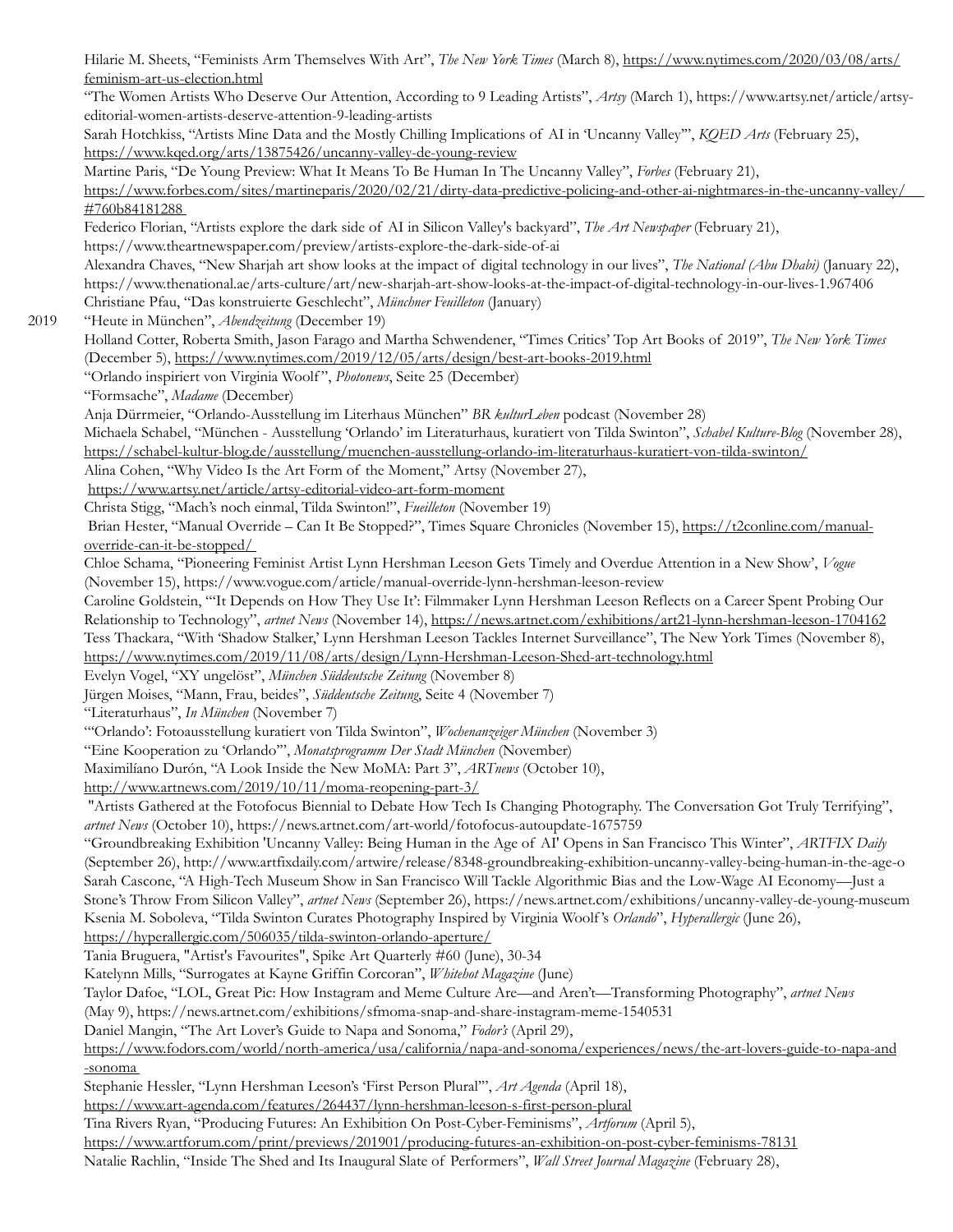<https://www.wsj.com/articles/inside-the-shed-and-its-inaugural-slate-of-performers-11551362400> 2018 "Impacto de la arquitectura en el arte", *La Rioja* (December 14) "Los efectos de la arquitectura en el arte y en la sociedad actual", *Noticias de Gipuzkoa* (December 5) "La arquitectura más allá de la mera construcción", *Expansión* (December 5) Iñaki Esteban, "Con el Guggenheim empezó la magia", *El Diario Vasco* (December 5) "Effects of Architecture", *El Nervíon* (December 5) Interview with Lynn Hershman Leeson, "Women in the Arts: Lynn Hershman Leeson", *Frieze* (December 7) Karen E. Jones, "Regarding Rape: Monika Fabijanska discusses "The Un-Heroic Act" with Karen E. Jones", *Artcritical* (November 10) Erik La Trade, "Representing Rape: A Powerful Show at John Jay College", *Artcritical* (November 10) Olivia Aherne, "Anti-Bodies: Lynn Hershman Leeson in conversation with Olivia Aherne", *Orlando 03* (November), 76-81 Kevin Killian, "Rebels in the Palace", *Art in America* (November), 45-47 Alissa Valles, "The Un-Heroic Act: Monika Fabijanska Interviewed by Alyssa Valles", *Bomb* (October 31) Jillian Steinhauer, "Female Artists Strip Rape of Its 'Heroic' Underpinnings", *The New York Times* (October 16) Connor Goodwin, "At the Whitney, Taking Aim at the Digital Age", *BlouinArtinfo* (October 10), <http://www.blouinartinfo.com/news/story/3300484/at-the-whitney-taking-aim-at-the-digital-age> Jessica Holmes, "The Un-Heroic Act: Representations of Rape in Contemporary Women's Art in the U.S.", *The Brooklyn Rail* (October 3) Francesca Gavin, "The XX Factor", *Financial Times* (October 6), 14-18 Andrianna Campbell, "Paean to My iPhone and Leeson's Paranoid Mirror" *F Magazine* (September/October), 56-57 Andrew Russeth, "Here's a Look at What the Whitney Museum Has Acquired Over the Past Year", *ArtNews* (September 24), <http://www.artnews.com/2018/09/24/heres-look-whitney-museum-acquired-past-year/> José Da Silva, "Three exhibitions to see in London this weekend", *The Art Newspaper* (September 21), <https://www.theartnewspaper.com/news/three-exhibitions-to-see-in-london-this-weekend-21-september-2018> Lexi Manatakis, "Five artists who show art's important relationship to AI", *Dazed* (September 20) Farah Nayeri, "A Show About Humor That's as Funny (Weird) as It Is Funny (Ha Ha), *The New York Times* (September 20), <https://www.nytimes.com/2018/09/20/arts/design/knock-knock-art-humor-south-london-gallery.html> Alastair Sooke, "Can contemporary art really be funny?", *The Daily Telegraph* (September 4) Isobel Harbison, "Interview with Lynn Hershman Leeson", *Art Monthly 419* (September) Casey Lesser, *Artsy*, "22 Artists on the Materials That Inspire and Drive Their Work: Lynn Hershman Leeson" (August 27), <https://www.artsy.net/article/artsy-editorial-22-artists-materials-inspire-drive-work> *Art 21*, "Lynn Hershman Leeson in 'San Francisco Bay Area' within Season 9: Art in the Twenty-First Century" (August 22), <https://art21.org/artist/lynn-hershman-leeson/> Chen Hao, *WeChat*, "Art & Tech: Technology, Humanity, Women's: Her 'artificial man' and antibodies made by Novartis in her name" (August 17), [https://mp.weixin.qq.com/s/IYu0IAbmHBK\\_Vdis456JrQ](https://mp.weixin.qq.com/s/IYu0IAbmHBK_Vdis456JrQ) Britta Helm, "Lynn Hershman Leeson", *Myozine* (July), #02, 17-27 "Lynn Hershman Leeson in Conversation with Vincent Honoré", *CURA.28* (Summer) Nicole Buesing and Heiko Klaas, "Farewell and Departure", *Dare* (July 1),<http://daremag.de/2018/07/abschied-und-aufbruch/> Mariangela Mistretta, "Visse Due Volte", *D* within *La Repubblica* (June 23) Elvia Wilk, "Scene & Herd: Anti-Bodies", *Artforum* (June 21), <https://www.artforum.com/diary/elvia-wilk-around-49th-art-basel-75840> Andrew Russeth, "Out of the Fair and Into the City: A Look at Exhibitions Around Basel", *ArtNews* (June 15), <http://www.artnews.com/2018/06/15/fair-city-look-exhibitions-around-basel/> William Kherbek, "Lynn Hershman Leeson's Impersonal Politics", *Berlin Art Link* (June 14), <http://www.berlinartlink.com/2018/06/14/lynn-hershman-leeson-kw-institute-for-contemoprary-art/> Tara Wanda Merrigan, "Lynn Hershman Leeson's Art Opens the Doors to Mysterious Laboratories", *Hyperallergic* (June 14), <https://hyperallergic.com/447278/lynn-hershman-leeson-hek-kw/> Anita Gates, "An All-Too-Brief Guide to Art Basel", *The New York Times* (June 12), <https://mobile.nytimes.com/2018/06/12/arts/art-basel-guide.html> "Five to see: Basel - Lynn Hershman Leeson: Anti-Bodies", *Art Review* (June 12), [https://artreview.com/previews/preview\\_basel\\_2018\\_five\\_to\\_see/](https://artreview.com/previews/preview_basel_2018_five_to_see/) "Ericka Beckman, Dara Birnbaum, Lynn Hershman Leeson and Emily Watlington in Conversation", *Mousse Magazine* (Summer), No. 64, 190-199 Moses Hubbard, "This Dystopian Art Show Lets You Snoop Around a Stranger's Hotel Room in Exchange For Your DNA", *Sleek*  (May 30), <http://www.sleek-mag.com/2018/05/28/the-novalis-hotel/> Antje Lechleiter, "Oh beautiful new world", *Badische Zeitung* (May 29), <http://www.badische-zeitung.de/ausstellungen/oh-schoene-neue-welt--153066972.html> "Anti-bodies", biological progress, scientific research and artificial intelligence at the HeK in Basel", *Editorial ArtJaws* (May 25), <http://www.artjaws.com/en/anti-bodies-biological-progress-scientific-research-and-artificial-intelligence-at-the-hek-in-basel/> Daniela Janser, "The war, which is in the flower bouquet", *Die Wochenzeitung* (May 24), <https://static.woz.ch/1821/recherchekunst/der-krieg-der-im-blumenbouquet-steckt> Emily McDermott, "The Artist in an Age of Invisible Forensics", *Garage* (May 18), [https://garage.vice.com/en\\_us/article/3k4qgb/the-artist-as-data-collector](https://garage.vice.com/en_us/article/3k4qgb/the-artist-as-data-collector)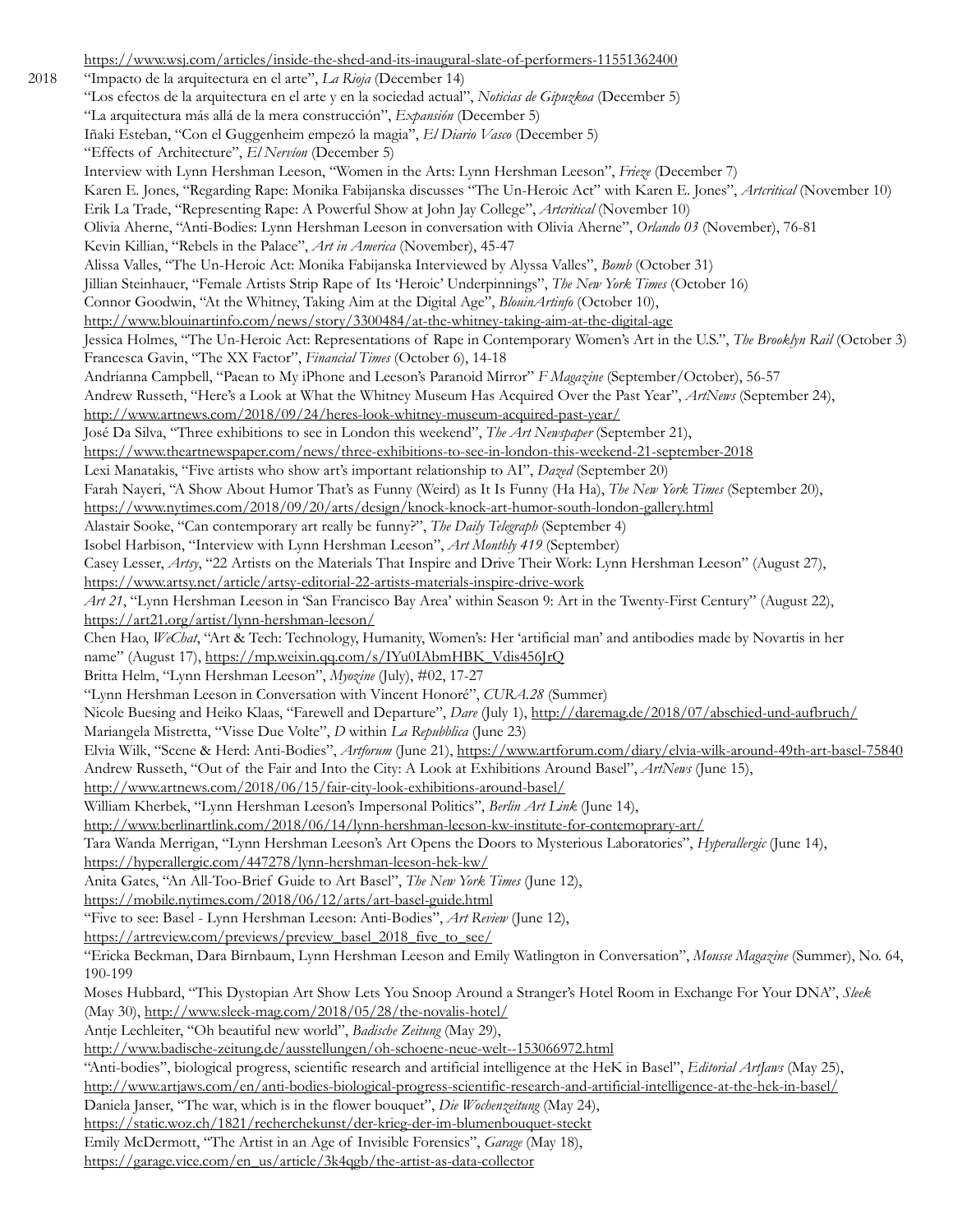Julia Halperin, "What Can New Yorkers Expect From the Met's New Director? Friends and Colleagues Call Max Hollein a Change Agent With an Artist's Touch", *ArtNet News* (May 16)

Mathias Balzer, "The Grande Dame and the anti-body", *BZ Basel* (May 3),

<https://www.bzbasel.ch/kultur/buch-buehne-kunst/die-grande-dame-und-die-anti-koerper-132518570#>

Claire Selvin, "Art21 Devotes New Season of 'Art in the Twenty-First Century' TV Show to Berlin, Johannesburg, and San Francisco", *ArtNews* (May 2),

<http://www.artnews.com/2018/05/02/art21-devotes-new-season-art-twenty-first-century-tv-show-berlin-johannesburg-san-francisco/> Yves Geng, "Between Art and Artificial Life", *Telebasel* (May 2),

<https://telebasel.ch/2018/05/02/zwischen-kunst-und-kuenstlichem-leben/?channel=32341>

Susan Mansfield, "Art Review: Glasgow International - Director's Programme", *The Scotsman* (April 30),

<https://www.scotsman.com/lifestyle/culture/art/art-review-glasgow-international-director-s-programme-1-4732352>

Alex Jen, "How the Nebulous Internet Has Influenced Art Since 1989", *Hyperallergic* (April 26),

<https://hyperallergic.com/438466/how-the-nebulous-internet-has-influenced-art-since-1989/>

Martha Lufkin, "The dark web, surveillance dolls and Van Gogh's zombie ear: technology's role in art debated at Boston conference", *The Art Newspaper* (April 26)

Mark Westall, "Art Basel announces details of its film program for 2018", *FAD* (April 23),

<https://fadmagazine.com/2018/04/23/art-basel-announces-details-film-program-2018/>

Meritxell Rosell, "Lynn Hershman Leeson & Thomas Huber, anti-body or antibody?", *Clot Magazine* (April 18)

"Internet & Art, a History at MAAT, Portugal", *Blouin Art Info* (March 12),

<http://uk.blouinartinfo.com/news/story/2911390/internet-art-a-history-at-maat-portugal>

Chelsea Weathers, "'Future Shock': Site Santa Fe", *Artforum* (March), 236

Sarah P. Hanson, "ADAA's Art Show misses Armory week crowds, but focused displays of challenging works still prove popular", *The Art* 

*Newspaper* (February 28), <https://www.theartnewspaper.com/analysis/dealers-in-reflect-on-30-years-of-adaa-art-show-in-new-york>

Jens Hinrichsen, "Fake-News aus Hitchcocktown", *Monopol* (February 20),

<https://www.monopol-magazin.de/fake-news-aus-hitchcocktown>

Vicky Osterwell, "Like and Subscribe", *Real Life* (February 12), <http://reallifemag.com/like-and-subscribe/>

Tanner West, "Looking 'Future Shock' in the Face, an Art Exhibition Reveals a Society Fundamentally Unsettled by Technology", *Artnet News* (February 8),

<https://news.artnet.com/exhibitions/site-santa-fe-reopens-big-new-building-expansive-exhibition-fill-1217444>

Doug Hall, "Boston's Institute of Contemporary Art Opens 'Art in the Age of the Internet, 1989 to Today", *Zeal NYC* (February 8),

<https://zealnyc.com/bostons-institute-of-contemporary-art-opens-art-in-the-age-of-the-internet-1989-to-today/>

Jennifer Sauer, "Art, Technology & the Modern Era: An Interview with Lynn Hershman Leeson", *Art Dependence* (January 31),

<https://www.artdependence.com/articles/art-technology-the-modern-era-an-interview-with-lynn-hershman-leeson/>

"Curated: VertiGhost", *San Francisco Bay Times* (January 26)

"CAA Announces 2018 Awards for Distinction Recipients" *CCA News Today* (January 25)

Sura Wood, "Haunted (or stalked?) by VertiGhost", *Bay Area Reporter* (January 18)

Ann Binlot, "The Sales and Trends of Untitled, San Francisco", *Forbes* (January 15)

Sonia Shechet Epstein, "Lynn Hershman Leeson on *Vertigo*, DNA, and Tilda Swinton", *Sloan Science & Film*,

<http://scienceandfilm.org/articles/3030/lynn-hershman-leeson-on-vertigo-dna-and-tilda-swinton> (January 12)

2017 Sura Wood, "So long, Bay Area art-world", *The Bay Area Reporter*, Vol. 47/ No. 52 (December 28) Karen Chernick, "10 Female Performance Artists You Should Know, from Ana Mendieta to Carolee Schneemann", *Artsy* (December 20), <https://www.artsy.net/article/artsy-editorial-10-female-performance-artists-ana-mendieta-carolee-schneemann> Sonia Shechet Epstein, "Notes on Science and Fiction", *The Brooklyn Rail* (December 13)

Sam Whiting, "'Vertighost' re-creates Hitchcock film at the Legion of Honor with Kim Novak Twist", *San Francisco Chronicle* (December 11)

"Art and technology explored during region-wide collaboration", *Harvard Gazette* (December 7)

Sarah Thornton, "The Tools of Her Time", *Cultured Magazine* (November 30)

"Where to go on the weekend?" *Monopol Magazin* (November 10),

<http://www.monopol-magazin.de/wohin-am-wochenende-282?photo=0#slideshow>

Anne Walsh, "Why Grow? In praise of the quiet influence", *The Brooklyn Rail* (November 2)

Edith Newhall, "UArts exhibit celebrates the women of tech-art", *The Inquirer* (November 2)

Robert Slifkin, "Ladytron", *Art Journal* (Fall/ Winter), 133-136

Benjamin Blanchet, "Cuban cinema takes over Burchfield Penney Art Center", *The Spectrum* (October 16),

<http://www.ubspectrum.com/article/2017/10/buffalo-riverrun-film-festival>

Francesca Gavin, "The Rise of the Older Women Artist: How A Generation of Female Artists Are Finally Getting Their Due", *Sleek Magazine* (October 6)

Jennifer Levin, "Techie identity: Lynn Hershman Leeson", *Santa Fe New Mexican: Pasatiempo* (October 6)

Kathy Noble, "From My Institution To Yours", *Mousse Magazine*, Issue 60 (October - November)

Elvia Wilk, "Conceiving Anatomy: Lynn Hershman Leeson's *Teknolust*", *Flash Art*, no. 316 (September/October)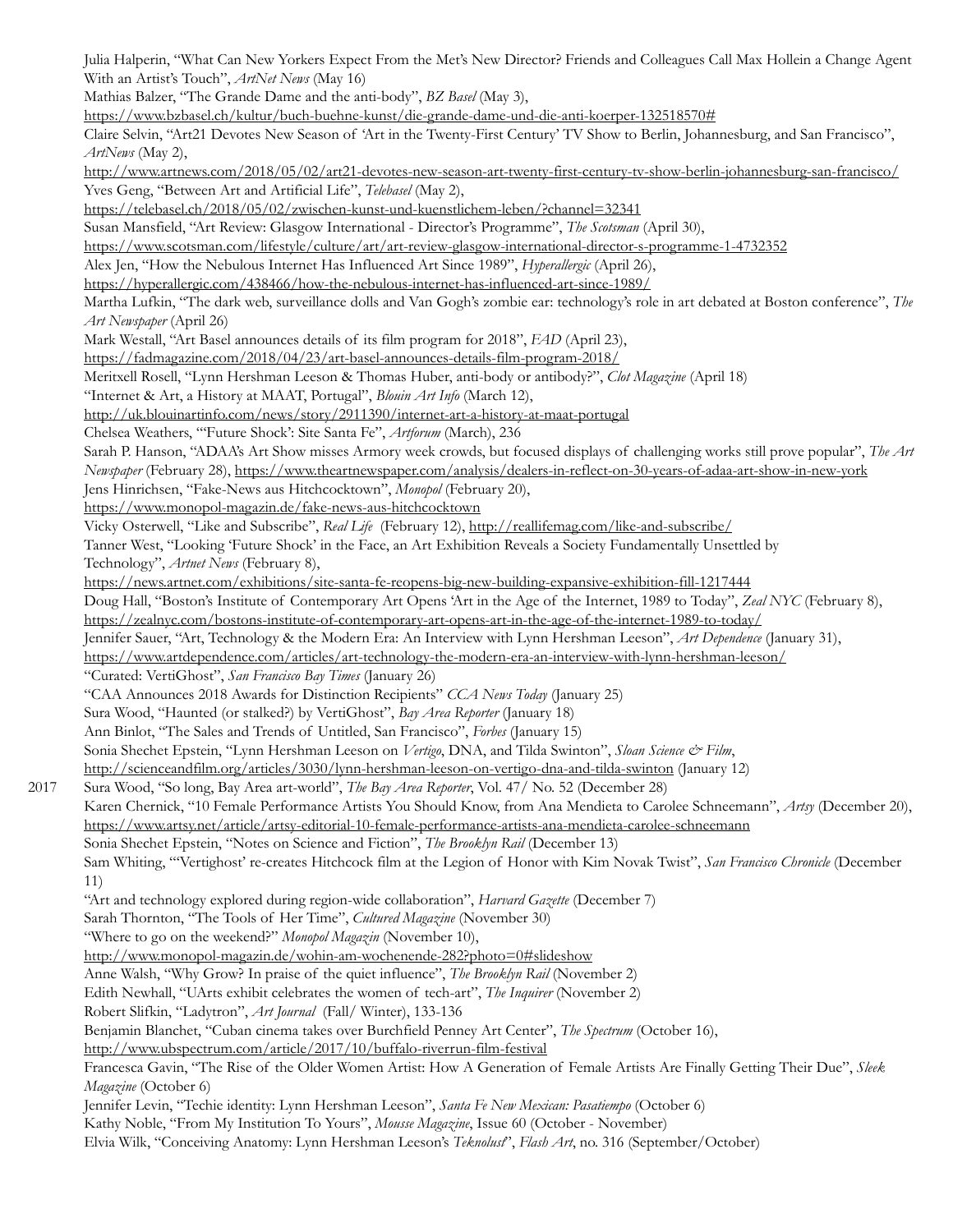Alex Greenberger, "'Vertigo' Painting to Haunt Fine Arts Museums of San Francisco in New Lynn Hershman Leeson Project", *ArtNews*  (September 27) Anna McNay, "Don't Say 'Sci-fi' Say 'Sci-tru': Lynn Hershman Leeson", *Elephant Magazine* (September), 150 - 157 "Feminist Artists", Harper's Bazaar Japan (June), 247 Vanessa Thrill, "The Trauma of Political Engagement: Lynn Hershman Leeson's Tania Libre", *Art in America* (May 23), http://www.artinamericamagazine.com/news-features/news/the-trauma-of-political-engagement-lynn-hershman-leesons-tania-libre/ Liz Hirsch, "Have It All: A Post-Trump New York Looks at How Images, Ideas, and Resources Circulate" *Art News* (May 17), http://www.artnews.com/2017/05/17/have-at-it-a-post-trump-new-york-looks-at-how-images-ideas-and-resources-circulate/ Wendy Vogel, "'Science Truth' and Fearless Feminism in Lynn Hershman Leeson's 'Civic Radar'", *MOMUS* (May 12), http://momus.ca/science-truth-fearless-feminism-lynn-hershman-leesons-civic-radar/ Caille Millner, "Art for art's sake is still political", *San Francisco Chronicle* (May 12), http://www.sfchronicle.com/entertainment/article/Art-for-art-s-sake-is-still-political-11142245.php Jori Finkel, "Freeing Tania Bruguera", The Art Newspaper (May 6), http://theartnewspaper.com/reports/frny17/freeing-tania-bruguera/ Genevieve Quick, "Reflections in a Cyborg: Lynn Hershman Leeson's Civic Radar", *Art Practical* (April 20), http://www.artpractical.com/column/feature-reflections-in-a-cyborg-lynn-hershman-leesons-civic-radar/ Evan Moffitt, "All Lynn", *Frieze* (April 14), https://frieze.com/article/all-lynn Ellie Broughton, "Interview: Lynn Hershman Leeson", *Litro* (April 8), *https://www.litro.co.uk/2017/04/interview-lynn-hershman-leeson/* Jeppe Ugelvig, "Lynn Hershman Leeson: Remote Controls", *Art Review* (April), 124 Leah Garchik, "Lynn Hershman Leeson and Eleanor Coppola, mischief-makers", *San Fransisco Chronicle* (March 20), http://www.sfchronicle.com/entertainment/garchik/article/Lynn-Hershman-Leeson-and-Eleanor-Coppola-11010432.php Martha Schwendener, "Lynn Hershman Leeson", *The New York Times* (March 9), https://mobile.nytimes.com/2017/03/09/arts/design/what-to-see-in-new-york-art-galleries-this-week.html Alan Gilbert, "Lynn Hershman Leeson's 'Remote Controls'", *Art Agenda* (March 9), <http://www.art-agenda.com/?p=10038392&preview=true> Sura Wood, "Interactive feminist art entices", *The Bay Area Reporter* (March 9), [http://www.ebar.com/arts/art\\_article.php?sec=general&article=407](http://www.ebar.com/arts/art_article.php?sec=general&article=407) Hannah Stamler, "The Interactive Void", *Village Voice* (March 8), p. 21 Kelsey Lannin, "Omission Is Murder for Feminist Media Art Pioneer Lynn Hershman Leeson", *Vice: The Creators Project* (March 8), https://creators.vice.com/en\_us/article/lynn-hershman-leeson-feminist-media-art-pioneer-retrospective Lara Atallah, "Lynn Hershman Leeson: Remote Controls", *The Brooklyn Rail* (March 1) Barbara Morris, "Critic's Pick: San Francisco", *Art Ltd.* (February 28), http://artltdmag.com/2017/02/critics-picks-san-francisco/ "Lynn Hershman Leeson", *The New Yorker* (February 27), 8 Alex Greenberger, "A New Future from the Passed", *ArtNews* (Spring), 66-71 Jonathan Curiel, "A Retrospective of One's Own, for Lynn Hershman Leeson", *SF Weekly* (February 22), http://www.sfweekly.com/culture/art/a-retrospective-of-ones-own-for-lynn-hershman-leeson/ Michelle Threadgould, "Artist Lynn Hershman Leeson on Being 'Discovered' at 75", NPR syndicate KQED, San Francisco (February 21) Chloe Wyma, "Lynn Hershman Leeson", *Artforum: Critics' Pick* (February 17), https://www.artforum.com/?pn=picks&section=nyc#picks66579 Courtney Linder, "Hacking As Protest", *Pittsburgh Post-Gazette* (February 16), Vol. 90, No. 200 Emily Colucci, "Remixing Intersectional Feminism At Pittsburgh's Miller Gallery At Carnegie Mellon University", *ArtFCity* (February 15), http://artfcity.com/2017/02/15/remixing-intersectional-feminism-at-pittsburghs-miller-gallery-at-carnegie-mellon-university/ Michelle Robertson, "'Lynn Hershman Leeson: Civic Radar' Opens at the YBCA", *SF Gate* (February 11), http://www.sfgate.com/art/article/Lynn-Hershman-Leeson-Civic-Radar-opens-at-the-10924866.php Aurelio Cianciotta, "Lynn Hershman - Civic Radar", *Neural* (February 11) Charles Desmarais, "Lynn Hershman Leeson: Myths and machines at YBCA", *San Francisco Chronicle* (February 10) Olivia B. Murphy, "Digital Pioneer Lynn Hershman Leeson Walks Us Through Her Groundbreaking 'Firsts'", *ArtSlant* (February 10), https://www.artslant.com/ny/articles/show/47301 Karen Archey, "Cyborgs, Sheep, and Nanny Cams", *Rhizome* (February 9), http://rhizome.org/editorial/2017/feb/09/cyborgs-sheep-and-nanny-cams/ Katy Donoghue, "Lynn Hershman Leeson's 'Remote Controls' at Bridget Donahue", *Whitewall* (February 9), http://www.whitewall.art/art/lynn-hershman-leesons-remote-controls-at-bridget-donahue Oliver Johnston, "Berlin Film Festival 2017: Ten films to look out for", *The Upcoming* (February 8), http://www.theupcoming.co.uk/2017/02/08/berlin-film-festival-2017-ten-films-to-look-out-for/ Haley Weiss, "Lynn Hershman Leeson", *Interview Magazine* (February 7), http://www.interviewmagazine.com/art/lynn-hershman-leeson/#\_ Blake Gopnik, "Lynn Hershman Leeson Makes Art From Life's Challenges", *Artnet News* (February 3), https://news.artnet.com/opinion/lynn-hershman-leeson-bridget-donahue-845186 "9 Events To Attend in New York City This Week", *ArtNews* (January 23) Paddy Johnson and Michael Anthony Farley, "This Week's Must-See Art Events: Propaganda for the Digital Age", *Art F City* (January 23), http://artfcity.com/2017/01/23/this-weeks-must-see-art-events-propaganda-for-the-digital-age/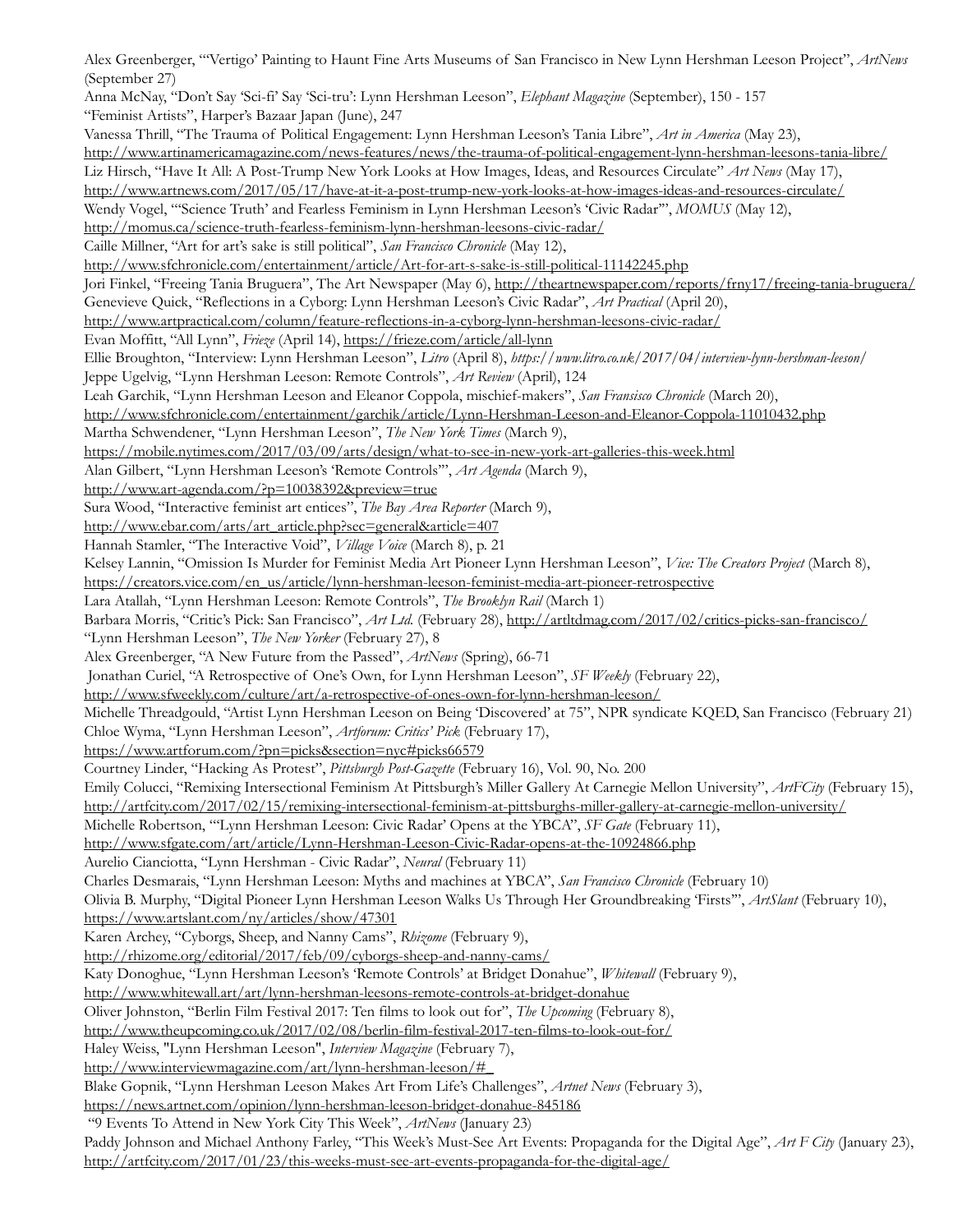2016 Holland Cotter and Roberta Smith, "The Best Art of 2016", *The New York Times* (December 7) Anna McNay, "Books: Civic Radar", *F22 Magazine* (December 7), 23 Roberta Smith, "Diving Into Movie Palaces of the Mind at the Whitney", *The New York Times* (December 2), C21 Nancy Princenthal, "The Feminist Avant-Garde", *Aperture Magazine #225*, Winter, 40-47 "Lynn Hershman Leeson at Vilma Gold", *Contemporary Art Writing Daily* (November 15), <http://www.artwritingdaily.com/2016/11/lynn-hershman-leeson-at-vilma-gold.html> Sienna Vittoria Lee-Coughlin, "The Whitney Museum of American Art is Exploring the Evolution of Cinematic Art", *S Magazine* (November 1), <http://sstylemagazine.com/culture/the-whitney-museum-of-american-art-is-exploring-the-evolution-of-cinematic-art-10179130> Jongho Lee, "Dreamlands: Immersive Cinema and Film, 1905-2016 at The Whitney Museum", *Eyes Towards the Dove* (November 1), <http://eyes-towards-the-dove.com/2016/11/dreamlands-immersive-cinema-and-film-1905-2016-at-the-whitney-museum/> Robbie Harris, "Personalized Implantables, Where Art & Science Meet: an Exhibition," National Public Radio, WVTF, Virginia Tech (October 14), <http://wvtf.org/post/personalized-implantables-where-art-science-meet-exhibition#stream/0> Izabella Scott, "A Brief History of Cyberfeminism", *Artsy* (October 13) Robbie Harris, "Portrayal of Women in American Culture", National Public Radio, WVTF, Virginia Tech (October 13), <http://wvtf.org/post/portrayal-women-american-culture-0#stream/0> Orit Gat, "Critic's Guide: London: Lynn Hershman Leeson, Mike Kelley, Laura Owens, and more: the best exhibitions on view during Frieze Week" *Frieze* (October 3),<https://frieze.com/article/critics-guide-london-1> Johanna Fateman, "Lynn Hershman Leeson: Civic Radar, Edited by Peter Weibel", *Bookforum* (September/October/November), 48 Lynn Hershman Leeson, "On the Cusp of Disaster: Lynn Hershman Leeson In Her Own Words", *Sloane Science and Film* (September 21), <http://scienceandfilm.org/articles/2777/on-the-cusp-of-disaster-lynn-hershman-leeson-in-her-own-words> Roberta Smith, "Museums Embrace the Unfamiliar", *The New York Times* (September 16), AR76 Mike Allen, "Symbols of Life", *The Roanoke Times* (September 2), p. 5-6 "Art is a Form of Encryption: Laura Poitras in Conversation with Lynn Hershman Leeson", *Pen America: The Freedom to Write* (August 25), <https://pen.org/interview/laura-poitras-conversation-lynn-hershman-leeson> Ian Epstein, "35 Can't-Miss Art Exhibits Opening This Fall: Dreamlands: Immersive Cinema and Art, 1905 - 2016", *Vulture* (August 24), <http://www.vulture.com/2016/08/35-art-exhibits-opening-this-fall.html> Praveena Shivram, "The Artist, the Thinker, and the Film Maker", *Arts Illustrated* (August and September), 44-49 Sonia Epstein, "Exclusive *Dreamlands* Preview: Interview with Chrissie Iles", science&film.org (July 19) Julia Halperin, José Da Silva, "She's got the look: where to find self-portraits, a jeune fille, muses and an unmerry widow at Art Basel", *The Art Newspaper: Art Basel 2016* (June 17), [http://theartnewspaper.com/reports/art-basel-2016/she-s-got-the-look-where-to-find-self](http://theartnewspaper.com/reports/art-basel-2016/she-s-got-the-look-where-to-find-self-)portraits-a-jeune-fille-muses-and-an-unmerry- widow-at-art-base/ Gabrielle Pelicci, "5 Awesome Feminist Documentaries That You Need To See Right Now", *Huffington Post* (June 13), http://www.huffingtonpost.com/gabrielle-pelicci-phd-/5-awesome-feminist-docume\_b\_10403012.html Juliana Huxtable and Lynn Hershman Leeson, "Personae of Interest: Lynn Hershman Leeson and Juliana Huxtable in Conversation", *Artforum* (Summer), 312-319 Marc Garrett, "Lynn Hershman Leeson's - Civic Radar: Book Review", *Furtherfield* (May 18), http://www.furtherfield.org/features/reviews/lynn-hershman-leesons-civic-radar-book-review Calder Yates, "Flavr Savr at the Pit", *Daily Serving* (May 17) Julia Halperin, "Twice the size and seven storeys high: the new San Francisco Museum of Modern Art is ready for lift-off ", *The Art Newspaper* (April 29) William J. Simmons, "Lynn Hershman Leeson: Significant Commitment", *Musèe Magazine*, No. 14: Science and Technology (April 2), http://museemagazine.com/culture/35250?rq=lynn%20hershman Alex Greenberger, "Lynn Hershman Leeson is Making a Documentary About Tania Bruguera", *ARTnews* (March 24), http://www.artnews.com/2016/03/24/lynn-hershman-leeson-is-making-a-documentary-about-tania-bruguera/ Philomena Epps, "Cyborgs and chat rooms: The feminist undercurrent in 'Electronic Superhighway'", imperica.com (March 21), https://www.imperica.com/en/features/cyborgs-and-chat-rooms-the-feminist-undercurrent-in-electronic-superhighway "Lynn Hershman Leeson's Civic Radar Book Launch", *Art Haps* (March 7) Alex Greenberger, "9 Art Events To Attend In New York City This Week", *ArtNews* (March 7), [http://www.artnews.com/2016/03/07/9](http://www.artnews.com/2016/03/07/9-) art-events-to-attend-in-new-york-city-this-week-53/ Adrian Searle, "Electronic Superhighway review - 50 years of internet sex and roadkill", *The Guardian* (January 29), http://www.theguardian.com/artanddesign/2016/jan/29/electronic-superhighway-review-we-are-all-post-internet-now "Omar Kholeif on how the internet transformed art", *Apollo Magazine* (January 13), "Lookout Highlights of 2015", *Art in America* (January 7), [http://www.artinamericamagazine.com/news-features/news/lookout-highlights-o](http://www.artinamericamagazine.com/news-features/news/lookout-highlights-)f-2015/ 2015 Paddy Johnson, "The Best 25 Shows of 2015: Best Gallery Shows", *Art F City* (December 31) Milena Tomic, "Biopolitical Effigies: The Volatile Life-Cast in the Work of Paul Thek and Lynn Hershman Leeson", *Tate Papers No. 24*  (Autumn), http://www.tate.org.uk/research/publications/tate-papers/24/biopolitical-effigies-paul-thek-and-lynn-hershman-leeson

"Electronic Superhighway: Whitechapel Gallery, London", *Even*, Issue 2 (Fall), 99 Ingeborg Reichle, "The Infinity Engine", *SciArt in America* (October), 27 - 31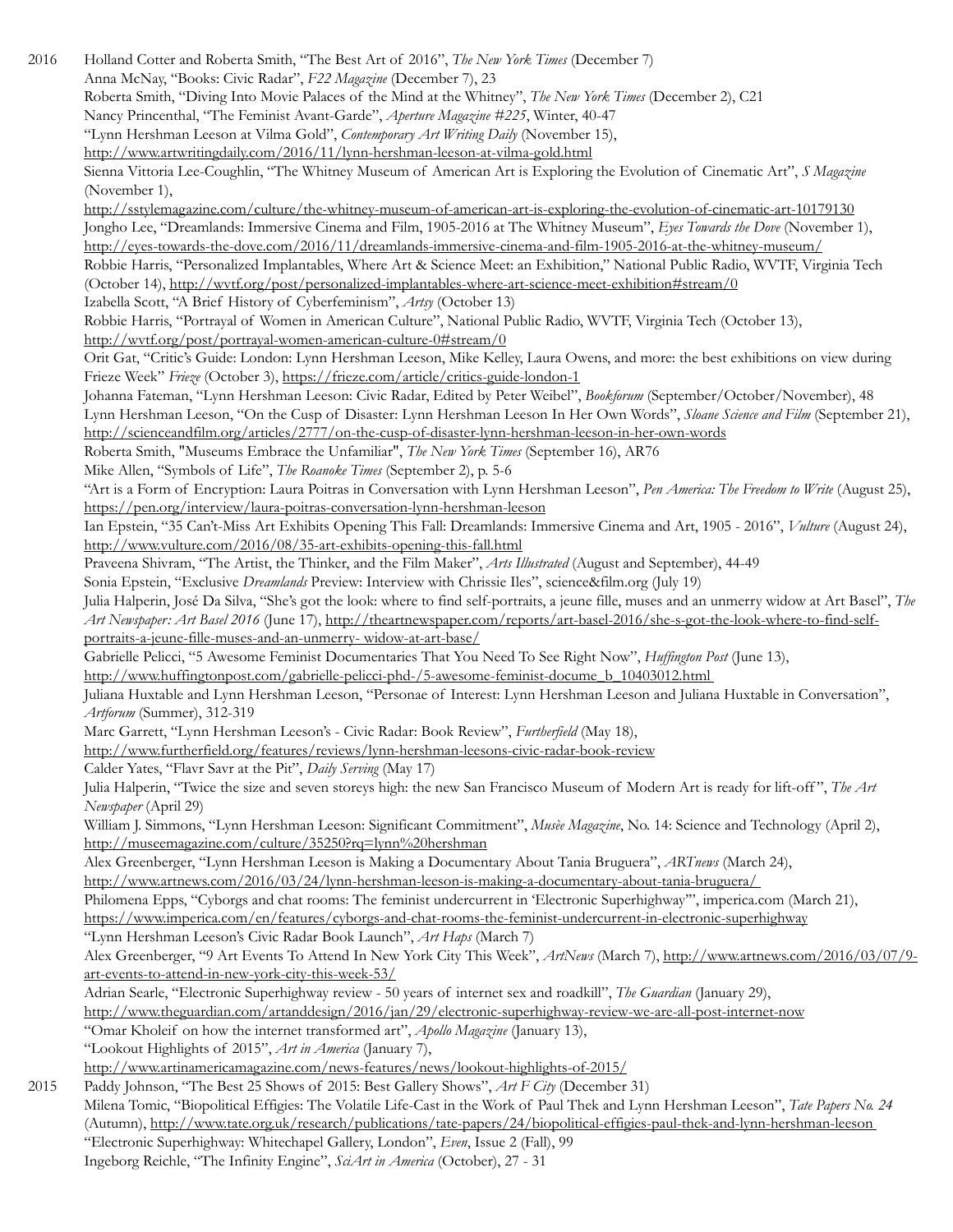"Artlyst Photo Special: Lynn Hershman Leeson Infinity Engine Installation, Modern Art Oxford", *Artlyst* (August 6), http://www.artlyst.com/articles/artlyst-photo-special-lynn-hershman-leeson-infinity-engine-installation-modern-art-oxford Marc Garrett, "Choose Your Muse Interview: Lynn Hershman Leeson", *furtherfield* (July 13), http://furtherfield.org/features/interviews/choose-your-muse-interview-lynn-hershman-leeson Joanna Kavenna, "Artist Lynn Hershman Leeson records the advance of our robot overlords", *New Scientist* (July 2) Thea Hawlin, "Lynn Hershman Leeson's Art in the Age of Digital Innovation", *Sleek: The Visual Contemporary Magazine* (June 4) Lauren Cumming, "Lynn Hershman Leeson: Origins of the Species (Part 2) review - always alert to the future", *The Guardian* (May 31) Karen Archey, "Lynn Hershman Leeson", *Art Review* (May 1), 126 - 129 Deidrich Diederichsen, "Lynn Hershman Leeson: ZKM Museum of Contemporary Art, Karlsruhe, Germany", *Artforum* (May 1), 364-365 Hannah Black, "Lynn Hershman Leeson: Karlsruhe, Germany – Zentrum für Kunst und Medientechnologie", *Art in America* (April 1), 121-122 Holland Cotter, "Lynn Hershman Leeson: 'Origin of the Species'", *The New York Times* (March 27), C23 Kerry Doran, "Cyborg Origins: Lynn Hershman Leeson at Bridget Donahue", *Rhizome* (March 19), <http://rhizome.org/editorial/2015/> mar/19/lynn-hershman-leeson-origins-species/ Hilton Als, "Goings On About Town: Lynn Hershman Leeson", *The New Yorker* (March 10) http://www.newyorker.com/goings-on-abouttown/art/lynn-hershman-leeson Noelle Bodick, "Lynn Hershman Leeson and the Art of Genetic Experimentation", *Blouin Artinfo* (March 3), http://www.blouinartinfo.com/news/story/1110302/lynn-hershman-leeson-and-the-art-of-genetic-experimentation Courtney Fiske, "Critics' Pick: Lynn Hershman Leeson", *Artforum* (February 27), http://artforum.com/picks/id=50426 "Exhibitions: Lynn Hershman Leeson", *Art in America* (February 27), http://www.artinamericamagazine.com/exhibitions/lynn-hershman-leeson Karen Archey, "Exhibition Tour: Lynn Hershman Leeson's 'Civic Radar' at ZKM", *e-flux* (February 25), http://conversations.e-flux.com/t/exhibition-tour-lynn-hershman-leesons-civic-radar-at-zkm/1027 Kathy Noble, "The Alternating Realities of Lynn Hershman Leeson", *Mousse Magazine* (February 13), 152-165 William J. Simmons, "Lynn Hershman Leeson", *Frieze Magazine 169* (February 16)<http://frieze.com/issue/review/lynn-hershmanleeson/> Zachary Kaplan, "Origins: Lynn Hershman Leeson in NYC", *Rhizome* (February 19) Randy Kennedy, "Lynn Hershman Leeson Explores Technology and the Split Self ", *The New York Times* (February 13) http://rhizome.org/editorial/2015/feb/19/origins-lynnhershman/ "Lynn Hershman Leeson Discusses Her Prophetic Oeuvre, Cindy Sherman, And Media Manipulation", *Artlyst* (February 6), http://www.artlyst.com/articles/lynn-hershman-leeson-discusses-her-prophetic-oeuvre-cindy-sherman-and-media-manipulation Lilly Wei, "Lynn Hershman Leeson: Civic Radar", *Studio International: Visual Arts, Design, Architecture* (January 22) http://www.studiointernational.com/index.php/lynn-hershman-leeson-civic-radar-review 2014 Wendy Vogel, "Portfolio: Lynn Hershman Leeson", *Modern Painters Magazine* (December 12) http://www.blouinartinfo.com/news/story/1067137/embodied-performance-lynn-hershman-leeson-gets-a Johanna Fateman, "Critics' Picks: 'Post-Speculation", *Artforum* (October), http://artforum.com/picks/id=48751 Guy Parker, "Tracing the Invisible on the Cutting Edge", *ArtSlant (*July 30) http://www.artslant.com/ber/articles/show/40261 2013 Arthur and Marilouise Parker, "Top Ten: Lynn Hershman Leeson", *Artforum* (January) 2011 Katerina Gregos, "The Importance of Being Roberta" (October) Jarrett Earnest, "Don't You Understand What We Are Trying To Do Here?", *The Brooklyn Rail* (June 3) Thessaly La Force, "Making Art", *The Paris Review* (June 2), http://www.theparisreview.org/blog/tag/lynn-hershman-leeson/ Hilton Als, "Critic's Notebook: Girl Talk", *The New Yorker* (May 30) Cherie Turner, "The Secret War: Q + A With Lynn Hershman Leeson", *Art in America* (April 13) http://www.artinamericamagazine.com/newsfeatures/previews/lynn-hershman-neeson-raw-war/ Kristin M. Jones, "!W.A.R.", Frieze Blog (March 25) http://blog.frieze.com/w.a.r/ Linda Yablonsky, "The Women of '!W.A.R.", *T Magazine Blog - The New York Times* (March 3) http://tmagazine.blogs.nytimes.com/2011/03/03/artifacts-the-women-of-w-a-r/ 2012 Beller, Jonathan, "Feminist Media Theory: Iterations of Social Difference," in *S And F Online,* Summer 2012 "Lynn hershman Leeson exhibition at Kunsthalle Bremen," in Arte Creative, tv program, May 23, 2012 "Kennt ihr schon: Lynn Hersman die Pionerin der interaktiven Kunst," in EMMAonline, August 7, 2012 2011 Aspden, Peter, "enriched by poor Art," in *Financial Times,* November 12, 2011 Fuller, Graham, "The Woman who Changed the Face of Art: Thoughts on the Documentary '!Woman Art Revolution (!W.A.R.)'," in *Artinfo*, June 3, 2011 Hill, Logan, "Movie Reviews: the Last Mountain and !Women Art Revolution," in *New York Magazine,* June 3, 2011 Earnest, Jarrett, "Don't You Understand What We Are Trying To Do Here? Lynn Hershman Leeson's Meta-Project," in *The Brooklyn Rail,*  June 2011 Landi, Ann, "This Means W.A.R.," *Artnews,* June 2011, 28 Roake, Jessica, "Women Art Revolution: Directed by Lynn Hershman Leeson," in *Bust,* June-July 2011, 80 Zeisler, Andi, "Women Art Revolution," in *Bitch Magazine,* Summer 2011 Subrin, Elisabeth, "Women Art Revolution," in Film Comment, May/June 2011 65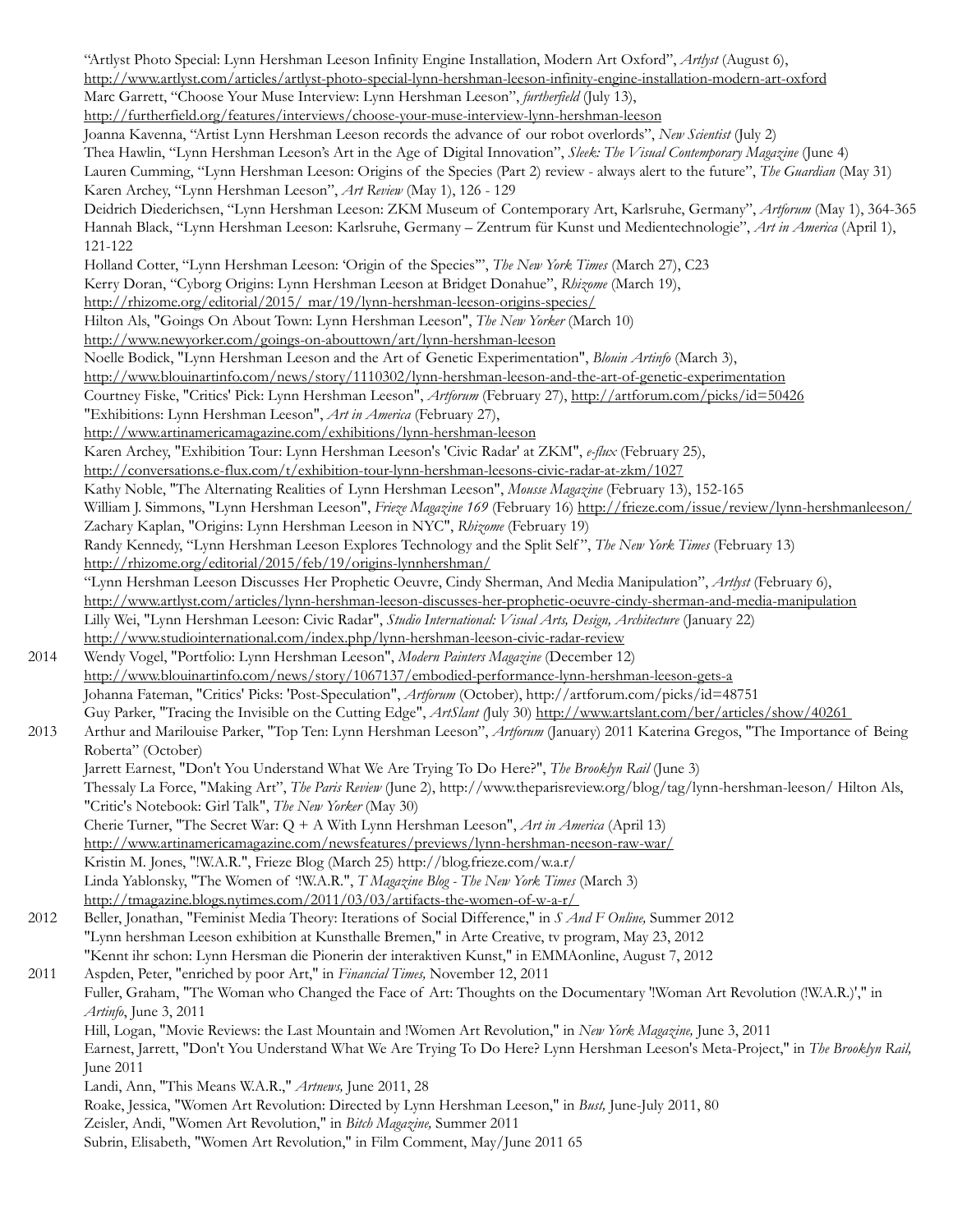Andrew, Penelope, "!W.A.R.: Figiting the Politics of Exclusion by Documenting a History of Women's Art (and Much More)," in *The Huffington Post,* May 31, 2011 Als, Hilton, "Critic's Notebook: Girl Talk," in *The New Yorker,* May 30, 2011, 12 Ewart, Nancy, "Weekend Picks: opening for Intersection for the Arts, SF Film Festival," in *SF Examiner,* April 22, 2011. Veltman, Chloe, "Feminist Art, Write Large at Last," in *The Bay Citizen,* April 14, 2011 Grady, Pam, "Documentary distills history of women in art," in *San Francisco Chronicle, April 21, 2011* 2008 Amelia Jones, "This Life", *Frieze 117 (*September 9) [http://www.frieze.com/issue/article/this\\_life/](http://www.frieze.com/issue/article/this_life/)

#### PUBLICATIONS

- 2021 Josephine Bosma, *Pandemic Exchange: How Artists Experience the Covid-19 Crisis.* Published by the Institute of Network Cultures, Amsterdam.
- 2019 Isobel Harbison, *Performing Image*, Cambridge: MIT Press
- 2018 Image of "CybeRoberta" printed in the wall timeline within exhibition *Computer Grrrls* which travelled between HMVK, Dortmund, Germany, October 27, 2018 - February 24, 2019; La Gaité Lyrique, Paris, France, March 13 - July 21, 2019; and MU, Eindhoven, The Netherlands, August - September 2019
- 2017 Amelia Jones, "Roberta Breitmore Lives On" (Oakland: University of California Press, 2005), *Seduction of a Cyborg* , Simone Krug, David Evans Frantz and Hannah Grossman (eds), University of Southern California: Los Angeles, 21-25
- 2016 *Civic Radar,* comprehensive monograph, ed. Peter Weibel, Zentrum für Kunst und Medientechnologie Karlsruhe. Berlin: Hatje Cantz *Electronic Superhighway: From Experiments in Art and Technology to Art After the Internet*, ed. Omar Kholeif, London: Whitechapel Gallery
- 2015 Milena Tomic, "Biopolitical Effigies: The Volatile Life-Cast in the Work of Paul Thek and Lynn Hershman Leeson", *Tate Papers*, no.24, Autumn 2015
- 2010 "The Studio Present," in Jacob, Mary Jane and Michelle Grabner (eds.), The Sutdio Reader: On the Space of Artists, The University of Chicago Press, pp. 218-219
- 2005 "The Raw Data Diet, All-Consuming Bodies and the Shape of Things to Come," *Leonardo,* vol. 38, no. 3, MIT Press (cover)
- 2000 "Virtual Space, Expanded Interaction and Infinite Surveillance: Techniques for the New Reality." *Felix voyeurism*, Vol. 2, No. 2. 1999, pages 287 - 291

"Romantiserung des Antik–rpers. Gier und Begehren im (Cyber)space." Ich ist etwas Anderes. *Kunst am Ende des 20.* Jahrhunderts. Kunstammlung Nordrhei

- 1996 "Lust and Longing in Cyberspace." *Kunstforum*, September. "Romancing the Antibody," *Kunstforum International,* BD 132, Nov - Jan, pp. 158 - 167 "Clicking In," Hershman, Lynn, ed. Seattle: Bay Press. 1995
- 1995 "Romancing The Antibody" Catalogue, Seattle Art Museum, August. "Room of One's Own Again." Cherche La Femme, Museum of Art, Hamburg, Germany. "Preliminary Notes." ZKM Medienalle Catalogue, May.
- 1994 [Contribution to] Children, Youth & City: A Collaborative Assemblage Book. Edited by Molly Hankwitz. San Francisco: Lure Art Books. "Room of One's Own Slightly Behind The Scenes" Iterations: the New Image, Timothy Druckery, ed. Cambridge and London: MIT Press, pp. 150 - 156.
- 1993 "Artificial Subversions, Interaction and the New Reality," *Camerawork 20,* no. 1, cover and p. 20-25, ill. "Touch, Sensitivity and Other Forms of Subversion: Interactive Artwork." *Leonardo 26,* no. 5, p. 431-436, ill. "Lynn by Lynn." Video Taide Media. Helsinki: Taide, 141.
- 1992 "Terminal Reality and the Disembodied Presence." *NACA Journal 1*, p. 117-124, ill. [Contribution to] "Words on Works." Leonardo 25, no. 1, p. 93.
- 1991 "Changes in Performance." *Studio Art Magazine*. Haifa, Israel, August, p. 63.
- "The Fantasy Beyond Control" in Illuminating Video: An Essential Guide to Video Art. Edited by Doug Hall and Sally Jo Fifer. New York and San Francisco: Aperture in Association with the Bay Area Video Coalition, p. 267-273, ill.
- 1990 [Contribution to] Stretch Camera Project. Supplement to Shift 11, published by Artspace, San Francisco. [From the series "Photographs Never Lie"] Zyzzyva 22, Summer, p. 8687, ill.
- "The Electronic Diary An Ongoing Life Cycle." *Whitewalls 25* (Spring), p. 71-79, ill.
- 1989 "Die Fantasie ausser Kontrolle." *Kunstforum 104* (September October), p. 232-239, ill.
- 1988 "Lust and Anger: The Commodification of Marginality (excerpts from Seven Deadly Sins )". *Cinematograph 3*, p. 47-48, ill.
- 1987 "Bodyheat: Interactive Media and Human Response." High Performance 37, p. 45-46, ill.
- 1985 "Politics and Interactive Media Art." Journal of Contemporary Studies 8, no. 1 (Winter-Spring), p.6270, ill. Reprinted in *Corporate Crime/ Malicious Mischief*. San Diego: Installation Press, 1987.
- 1982 "Imprisoned Eggs for Timothy Leary" in *California Artists Cookbook.* New York: Abbeville Press, p.156-157, ill. "Objective Self/Kristine Stiles A Dialogue/Subjective Referent" in *Questions 1977 - 1982*, by Kristine Stiles. San Francisco: KronOscope Press.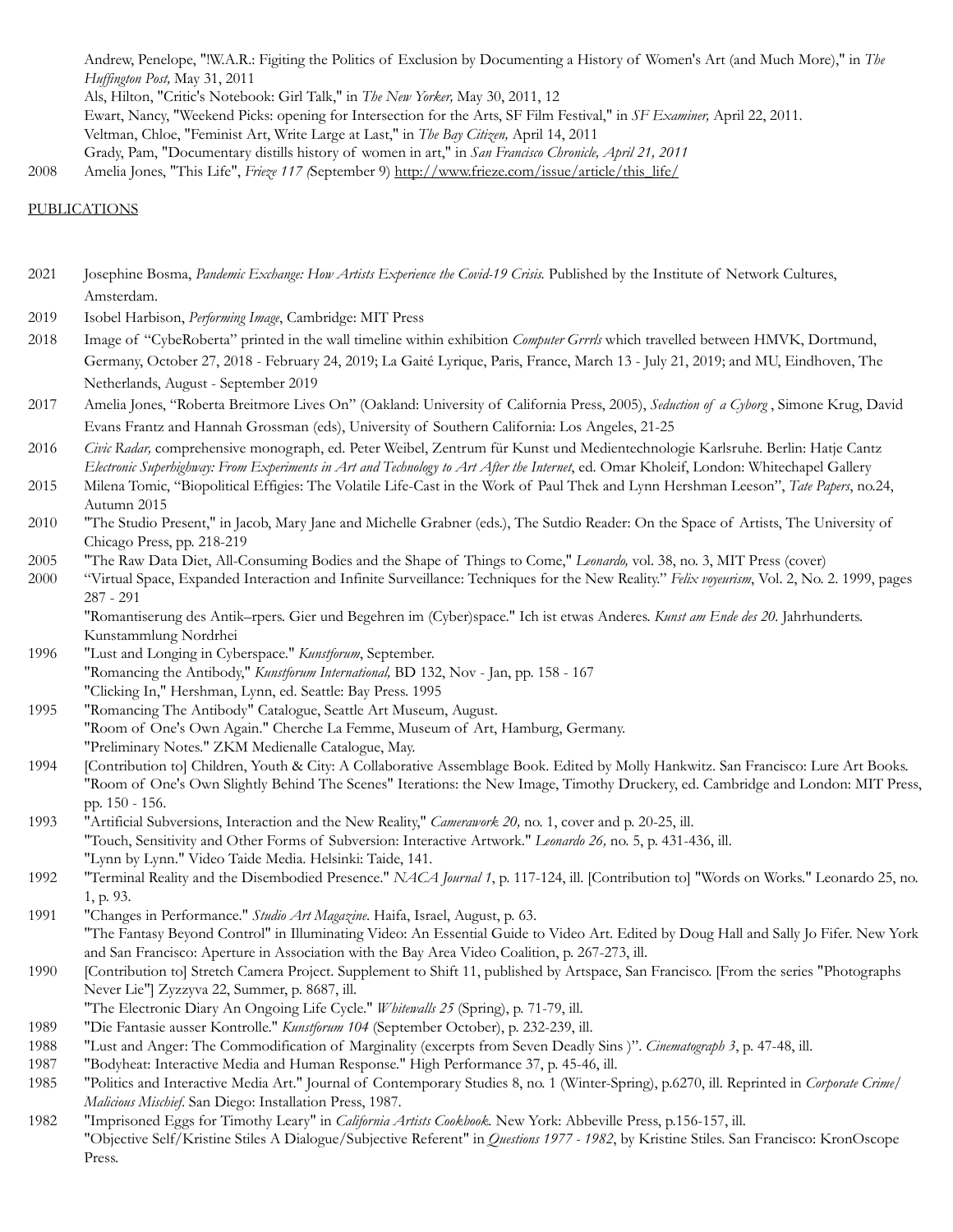| 1978 | "Floating Spaces: Notes on a Portable Alternative." In The New Arts Space: A Summary of Alternative Visual Arts Organizations              |
|------|--------------------------------------------------------------------------------------------------------------------------------------------|
|      | Prepared in Conjunction with a Conference. Los Angeles: Los Angeles Institute of Contemporary Art, p. 33-34.                               |
|      | "Global Passport." San Francisco: San Francisco Museum of Modern Art. Catalogue/guide to The Floating Museum, Global Space                 |
|      | Invasion (Phase II), July 7-August 20.                                                                                                     |
|      | "Reflections on the Electric Mirror" in New Artists Video: A Critical Anthology, edited by Gregory Battcock. New York: Dutton.             |
| 1977 | "California Oggi." Data 27, (JulySeptember) p. 50-55, ill.; English translation, p. 12.                                                    |
|      | "The Floating Museum Phase I and Phase II." La Mamelle Magazine: Art Contemporary, v. 2, no. 8, p. 66, ill.                                |
| 1976 | Lady Luck: A Double Portrait of Las Vegas. Artist's book documenting a work presented at the Circus Circus Casino and Spa, Las Vegas,      |
|      | Nevada, March 2, 1975                                                                                                                      |
|      | "Roberta Breitmore: An Alchemical Portrait Begun in 1975." La Mamelle: Art Contemporary 5, p. 24-27, ill. 1975 "Behind the Running         |
|      | Fence." Currant, June-July, p. 89, ill.                                                                                                    |
|      | [Contributions to] A Survey of Alternative Art Spaces: Floating Seminar #2. Edited and with an introduction by Paul Kagawa. San Francisco: |
|      | The Floating Seminar                                                                                                                       |

Forming a Sculptured/Drama in Manhattan. *New York: Marginal Art and Stefanotty Gallery*. Artist's book/documentation of installations at the Chelsea and Plaza Hotels, and the Y.W.C.A. in New York, October 21 December 15, 1974

- Re: Forming Familiar Environments. Artist's book/documentation of installation with Eleanor Coppola, San Francisco, May 1975 1974 Plaza Hotel: November 23, 1974. Artist's book/documentation of Plaza Hotel installation, New York
- Surrounding Areas. Walnut Creek, California: Civic Arts Gallery. Exhibition catalogue. Y.W.C.A.: October 27-31, 1974. Artist's book/ documentation of Y.W.C.A. installation, New York
- 1973 "Interview with [Dennis] Oppenheim." *Studio International 960* (November), p. 196-197, ill. "Visual Arts at the Edinburgh Festival." *Studio International 959*, October, p. 158-160, ill. "Slices of Silence, Parcels of Time: The Book as Portable Sculpture." Essay in exhibition catalogue, *Artists Books*. Philadelphia: Moore College of Art, p. 8-14
- 1972 "Tom Marioni: On Record." *Artweek*, May 6, p. 2. Interview conducted by Lynn Hershman. "Jack the Ripper: Alive and Well in San Francisco." *Artweek,* October 21, p. 22-23, ill. Lynn Hershman interviews Jack Chipman
- 1971 "De Forest is De Forest is De Forest." *Artweek*, November 27, p. 1, ill.

#### SELECTED BOOKS

Josephine Bosma, *Pandemic Exchange: How Artists Experience the Covid-19 Crisis.* Published by the Institute of Network Cultures,

Amsterdam, 2021

*Jon Rafman: The Ride Never Ends*, volume ed. Gianni Jetzer, with Jon Rafman. Washington, D.C.: Hirshhorn Museum and Milan: Mousse Publishing, 2021

Albright, Thomas. Art in the San Francisco Bay Area, 1945-1980: An Illustrated History. Berkeley: University of California Press, 1985.

Battcock, Gregory. Why Art: Casual Notes on the Aesthetics of the Immediate Past. New York: E.P. Dutton, 1977.

Berger, Arthur Asa. Media USA: Process and Effect. New York: Longman, 1988.

Braude/Garrard. The Power of Feminist Art. New York: Harry Abrams, 1994.

Dinkla, Sške, "Lynn Hershman: Von Sitespecific works und Performances zu interaktiven Videoinstallationen." in Pionere Interaktiver Kunst,

Edition ZKM, Cantz Verlag, 1997., pp. 167-195.

Druckery, Timothy ed. Iterations: the New Image, MIT Press, Cambridge and London, 1994.

Hall, Doug, and Sally Jo Fifer, eds. Illuminating Video: An Essential Guide to Video Art. New York and San Francisco: Aperture in association with the Bay Area Video Coalition, 1991.

Hartwagner, Georg, and Stefan Iglhaut, Florian Rötzer. Künstliche Spiele. Munich: Boer, 1993.

Huennekens, Annette. Der Bewegte Betrachter.: Theorien der Interaktiven Medienkunst. Koeln: Wienand Verlag, 1997. pp. 29, 30, 114, 122, 172, 173, Color Table 9.

Kelly, Joanne. Video Free America Presents., San Francisco: Video Free America, 1979.

Kroker, Arthur and Marilouise, Eds. "Conceiving Ada, " in Digital Delirium. St. Martin's Press, New York, 1997. p. 182-194.

Kusahara, Machiko. "A Doll's Eye View", in The Robot in the Garden, Telerobotics and Telepistemology in the Age of the Internet. MIT Press, 2000. pp 203-4.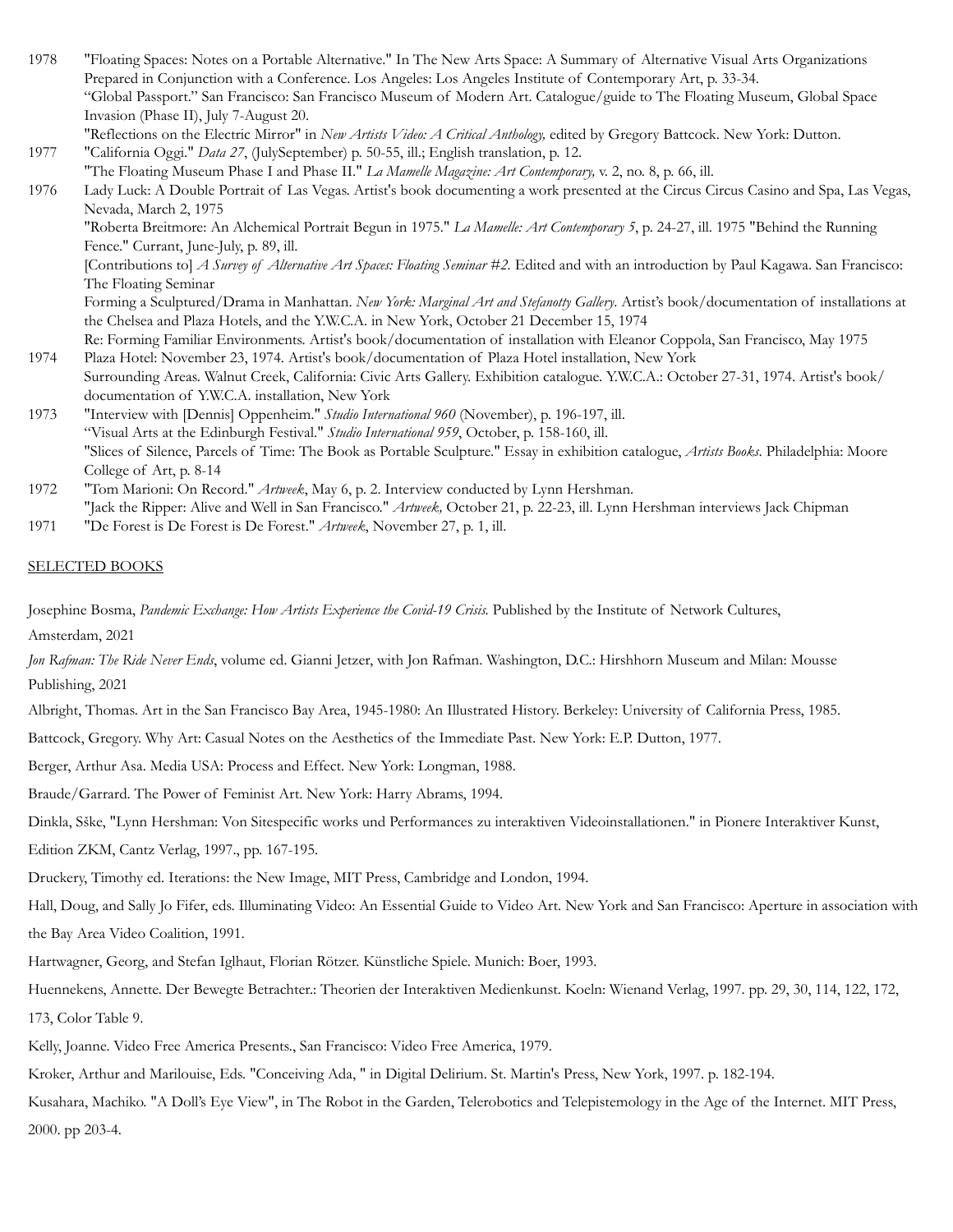Riemer, Katja Ed., "Lynn Hershman Leeson: Seducing Time", comprehensive catalogue produced in conjunction with 4th DAM Digital Art Award and solo exhibition *Lynn Hershman Leeson: Seducing Time* at Kunsthalle Bremen, Bremen: Kunsthalle Bremen, 2010/11 Weibel, Peter, Ed. "Civic Radar," comprehensive monograph of Lynn Hershman Leeson, Zentrum für Kunst und Medientechnologie Karlsruhe,

Berlin: Hatje Cantz, March 2016.

## **AWARDS**

| 2020 | Award of Distinction for Shadow Stalker, Prix Ars Electronica, Linz, Austria                                                    |
|------|---------------------------------------------------------------------------------------------------------------------------------|
| 2019 | Staff Picks: MoMA Movie Guide, Museum of Modern Art, New York                                                                   |
| 2018 | Technology and Arts Pioneer, University of Texas, Dallas                                                                        |
|      | Siggraph Academy Hall of Fame                                                                                                   |
|      | Lifetime Achievement Award, Women's Caucus for Art                                                                              |
|      | Lifetime Achievement Award - Visual Artist, College Art Association                                                             |
| 2017 | Golden Gate Persistence of Vision Award, 60th San Francisco International Film Festival                                         |
|      | Official Selection of the 60th San Francisco International Film Festival                                                        |
|      | Official Selection of the 67th Berlin International Film Festival for Tania Libre                                               |
| 2016 | United States Artists Fellowship - Smith Fellow for Media                                                                       |
| 2014 | 21 Leaders for the 21st Century - Women's eNews                                                                                 |
| 2013 | Pollock Krasner Grant                                                                                                           |
| 2012 | First Prize for Films, Art Montreal International Festival of Films on Art for !Women Art Revolution                            |
| 2011 | D.Digital Award for Lifetime Achievement, Berlin                                                                                |
| 2010 | Nathan Cummings Foundation Award                                                                                                |
|      | Kenneth Rainin Foundation Award                                                                                                 |
| 2009 | John Simon Guggenheim Memorial Foundation Fellowship                                                                            |
|      | ACM SIGGRAPH Award for Lifetime Achievement in Digital Art                                                                      |
|      | Eureka Fellowship                                                                                                               |
| 2008 | Creative Capital Grant                                                                                                          |
| 2007 | Marlon Riggs Award for Courage in Media, San Fransisco Film Critics Circle for Strange Culture                                  |
| 2006 | ISEA/ZeroOne, Innovation Matters Award                                                                                          |
| 2005 | National Endowment for the Arts Grant, Media                                                                                    |
|      | International Digital Media and Arts Associations Award for Innovation                                                          |
| 2002 | Alfred P. Sloan Foundation Feature Film Directing Film and Writing Prize in Science and Technology, Hamptons International Film |
|      | Festival for Teknolust                                                                                                          |
| 1999 | Golden Nica, Interactive Art, Ars Electronica, Linz, Austria, for The Difference Engine #3                                      |
| 1995 | Anne Gerber Award, Seattle Art Museum, for Paranoid Mirror                                                                      |
|      | Siemens Media Art Prize, Zentrum für Kunst und Medientechnologie, Karlsruhe, Germany (along with Peter Greenaway and Jean       |
|      | Baudrillard)                                                                                                                    |
|      | Cyberstar Award, WDR (Westdeutscher Rundfunk) Cologne and GMD, Cologne, Germany                                                 |
|      | Honorable Mention, Interactive Art, Ars Electronica, Linz, Austria, for America's Finest                                        |
| 1994 | Special Tribute (Reaching through the Screen: A Tribute to Lynn Hershman), San Francisco International Film Festival            |
| 1993 | Honorable Mention, Interactive Art, Ars Electronica, Linz, Austria, for Room of One's Own                                       |
| 1991 | Barbara Aronofsky Latham Memorial Award, Art Institute of Chicago, for Conspiracy of Silence                                    |
|      | Jonas Mekas Award, Humboldt International Short Film Festival, Arcata, California, for Shadon's Song                            |
|      | First Prize, Festival Internacional de Video Cidade de Vigo, Vigo, Spain, for Seeing is Believing                               |
| 1990 | Grand Prize (Trophée de Cristal), Montbéliard Video and Television Festival, Montbéliard, France, for Longshot                  |

## SELECTED FEATURE FILMS

2018 *VertiGhost*

- 2017 *Tania Libre*
- 2011 *!Women Art Revolution*
- 2007 *Strange Culture*
- 2002 *Teknolust*
- 1998 *Conceiving Ada*

1983-2019 *The Electronic Diaries*